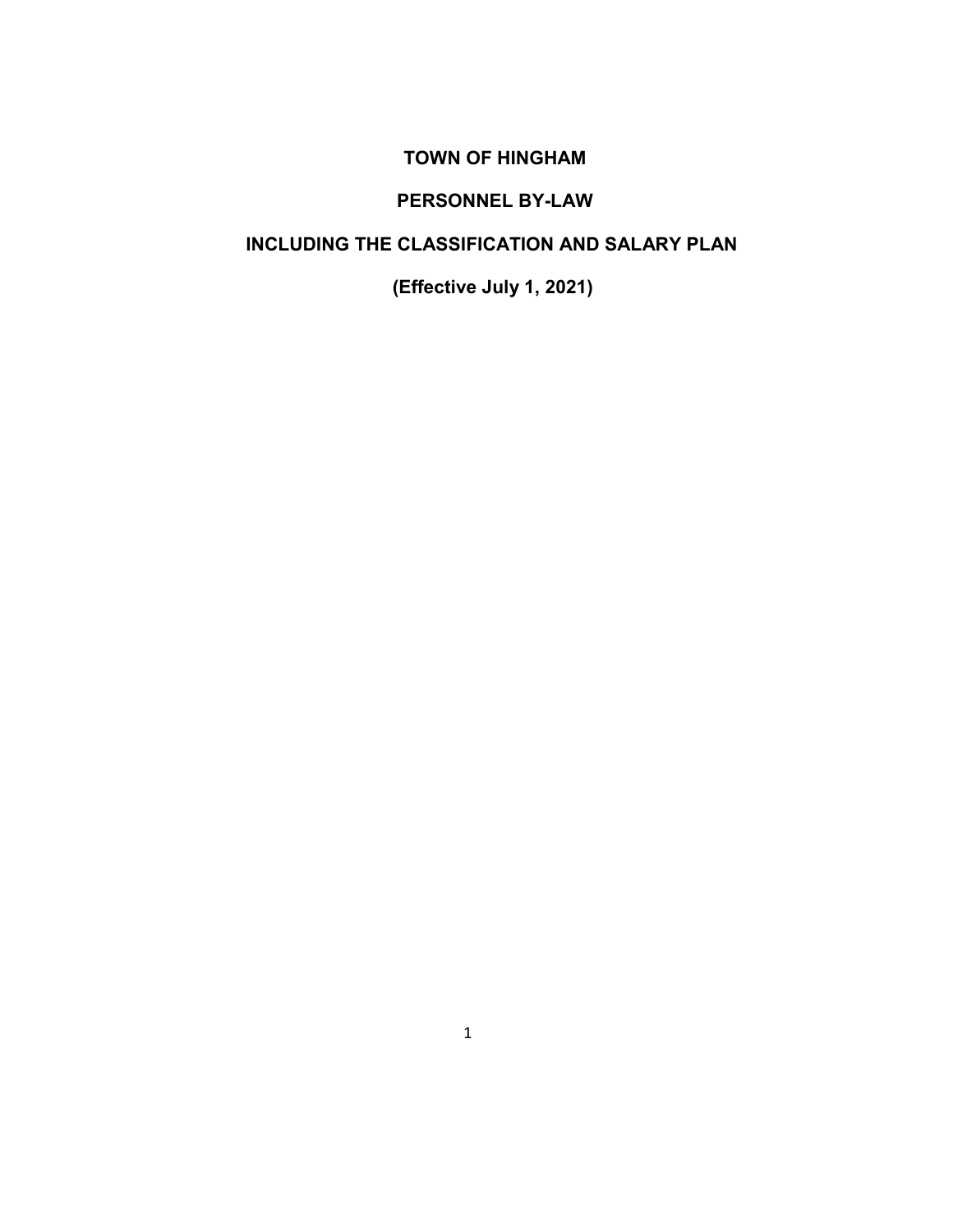## TOWN of HINGHAM PERSONNEL BY-LAW Including the CLASSIFICATION and SALARY PLAN

## Table of Contents

| Section          | Title                      | Page           |
|------------------|----------------------------|----------------|
| 1.               |                            | 4              |
| 2.               |                            | $\overline{4}$ |
| 3.               | Titles of Positions 4      |                |
| $\overline{4}$ . |                            | $\overline{4}$ |
| 5.               |                            | 5              |
| 6.               |                            | 5              |
| 7 <sub>1</sub>   | Amendment 5                |                |
| 8.               |                            |                |
| 9.               | Workweek 6                 |                |
| 10.              | Step Increases 7           |                |
| 11.              | Transfers and Promotions 7 |                |
| 12 <sub>1</sub>  |                            |                |
| 13.              |                            |                |
| 14.              |                            |                |
| 15.              |                            |                |
| 16.              |                            | 13             |
| 17.              |                            | 15             |
| 18.              |                            | 15             |
| 19.              |                            | 16             |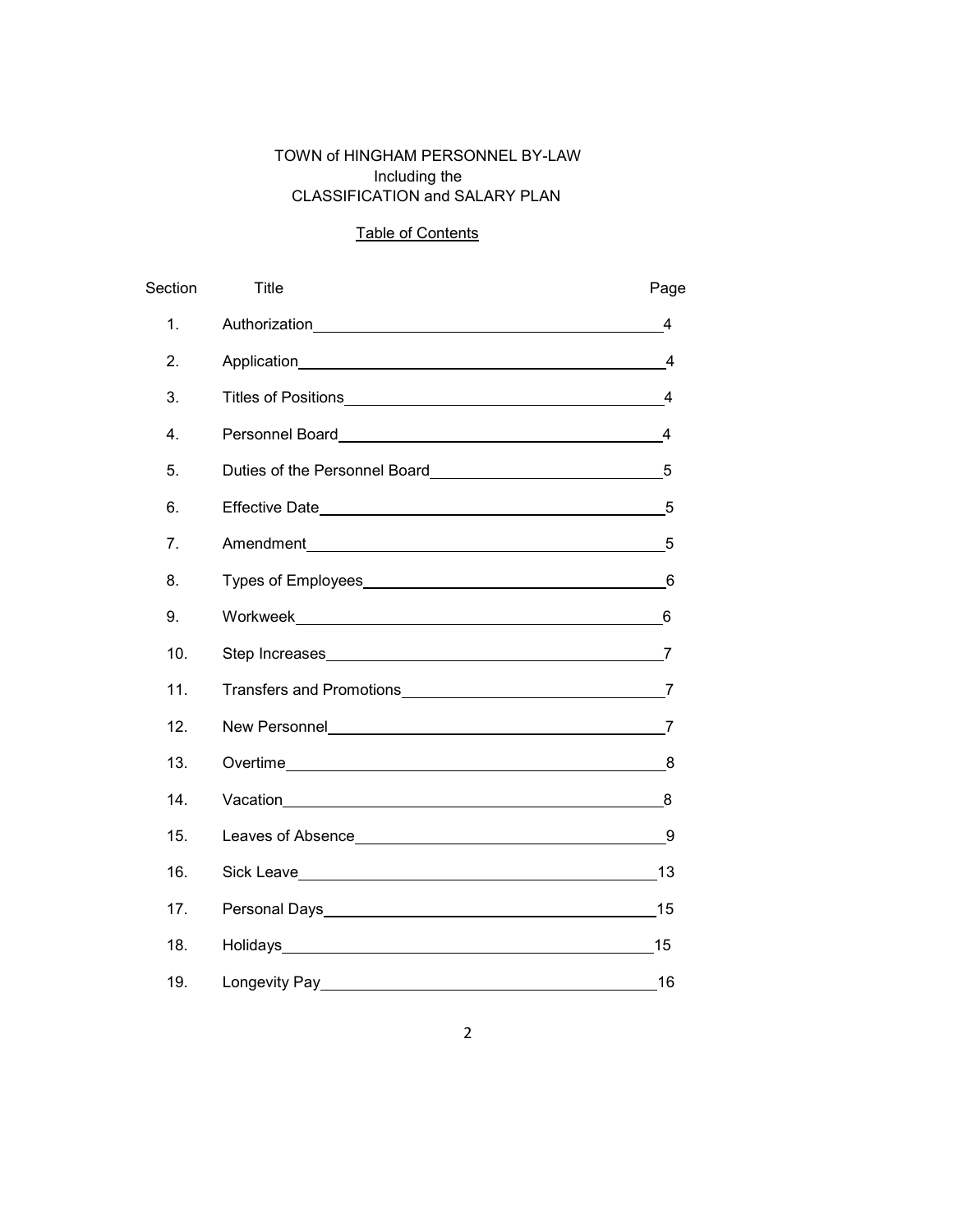|     |                                                                                                                                                                                                                                | 17   |
|-----|--------------------------------------------------------------------------------------------------------------------------------------------------------------------------------------------------------------------------------|------|
|     |                                                                                                                                                                                                                                | 17   |
|     |                                                                                                                                                                                                                                |      |
| 23. |                                                                                                                                                                                                                                | 18   |
|     | 24. Probationary Period <b>Probationary Period</b> 24.                                                                                                                                                                         | - 18 |
|     |                                                                                                                                                                                                                                | 18   |
| 26. | General experiments and the contract of the contract of the contract of the contract of the contract of the contract of the contract of the contract of the contract of the contract of the contract of the contract of the co | 18   |
| 27. | Classification and Pay Schedule 19                                                                                                                                                                                             |      |
| 28. |                                                                                                                                                                                                                                | 19   |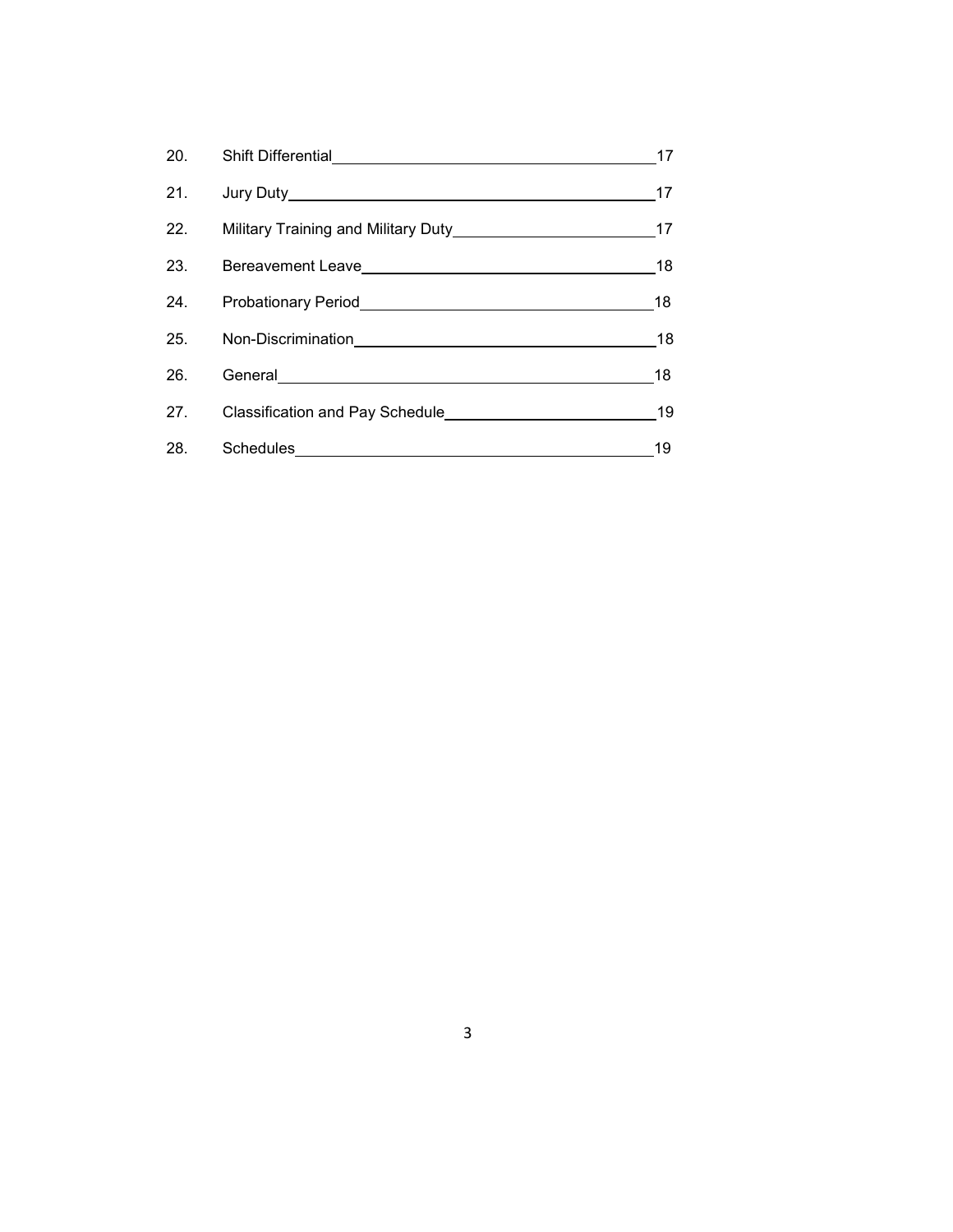### SECTION 1. AUTHORIZATION.

Pursuant to the authority contained in Sections 1O8A and 1O8C of Chapter 41 of the General Laws, this By-Law:

- a. Includes the Classification and Salary Plan for the payment of salaries and wages to the employees of the Town of Hingham covered by the Plan
- b. Specifies certain working conditions such as hours of employment and certain fringe benefits applicable to employees who occupy positions subject to the Classification and Salary Plan and who are not covered by a collective bargaining agreement with the Town in accordance with Chapter 150E of the General Laws or who have individual employment contracts that do not address matters covered in this By-Law. This By-Law shall apply to employees with individual employment contracts only with respect to provisions hereof which are not covered in such employment contracts, and
- c. Provides for the administration of this Personnel By-Law, including the Classification and Salary Plan.

## SECTION 2. APPLICATION.

 The Classification and Salary Plan (herein referred to as the Plan) shall apply to all positions designated in the appended Schedules. The Plan shall not apply (a) to positions filled by popular election or (b) to positions in the School Department or the Municipal Light Department. Nothing herein, however, shall bar reference to the Plan for assistance in determining the compensation of employees occupying positions not covered by the Plan

### SECTION 3. TITLES OF POSITIONS.

 No person shall be employed or paid as an employee in any position subject to the provisions of the Plan under any title other than those in the appended Schedules or under any title other than that of the job, the duties of which are actually performed. The job title in the Plan shall be the official title of the position and shall be used in all administrative and employment records.

#### SECTION 4. PERSONNEL BOARD.

 The Plan shall be administered by a Personnel Board consisting of five citizens of the Town who shall not be employees or elected officials of the Town. The members of the Personnel Board shall be appointed by the Moderator and shall serve for terms of three years. At each Annual Town Meeting, the Moderator shall appoint a member or members of the Board to succeed the member or members whose term or terms are then expiring. The term of office of each member of the Board shall expire at the close or dissolution of the Annual Town Meeting at which his/her successor is appointed. Any vacancy in the Board shall be filled by the Moderator, and any person appointed to fill a vacancy shall hold office for the unexpired term of the person whom he/she succeeds. The Board shall choose its own officers and shall serve without compensation.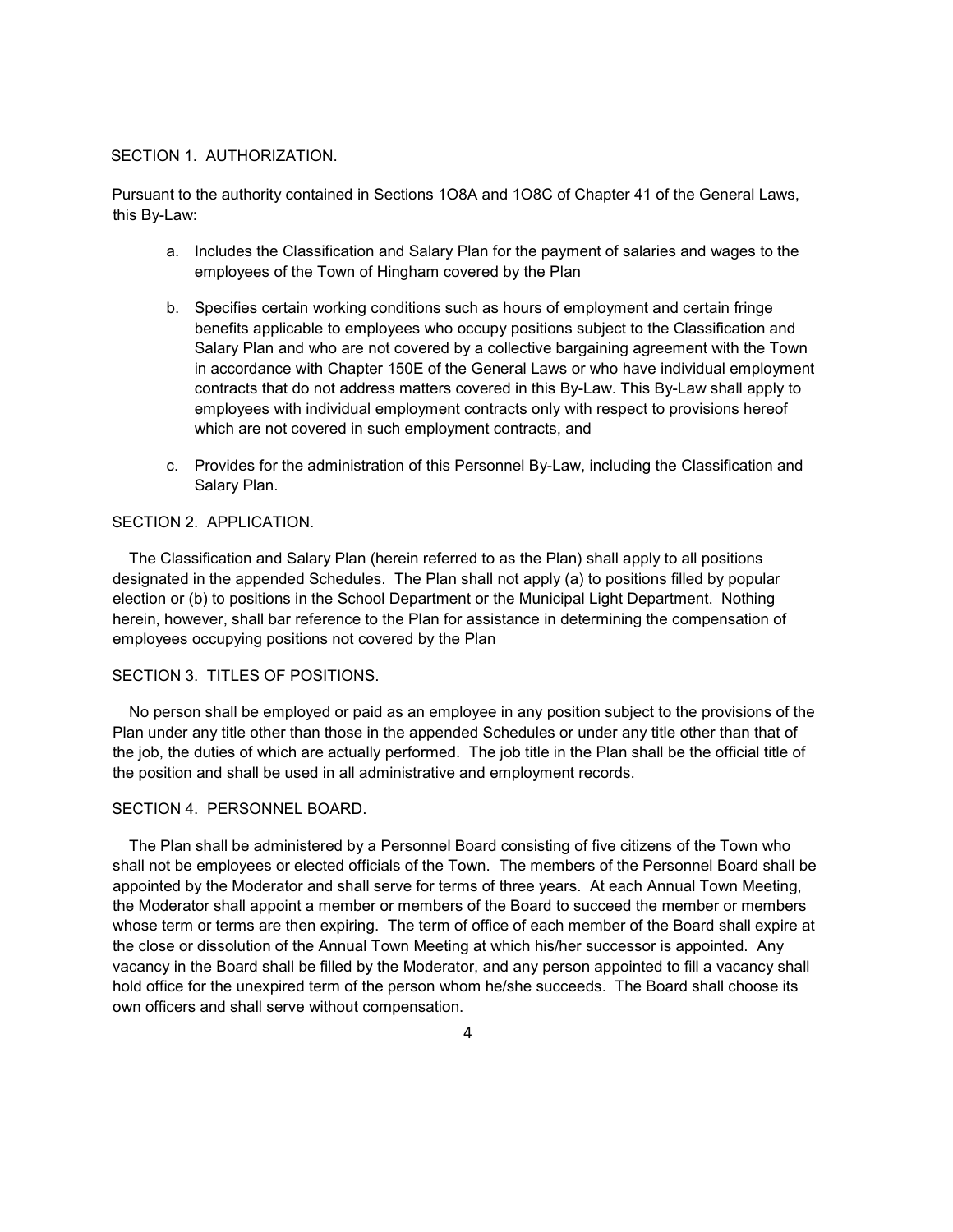#### SECTION 5. DUTIES OF THE PERSONNEL BOARD.

a. The Personnel Board shall administer the Plan and establish such policies, procedures and regulations consistent with the Plan, as it deems necessary.

b. The Board shall maintain written descriptions of the jobs or positions in the Plan describing the essential characteristics, requirements and general duties. The descriptions shall not be interpreted as complete or limiting definitions and employees shall continue to perform any duties assigned by their superiors.

- c. Personnel records of all Town employees, including such information as may be deemed desirable, shall be maintained by the Human Resource's Office for the use of the Personnel Board.
- d. The Personnel Board from time to time shall review the work of all positions covered by the Plan. Such reviews shall be made at such intervals, as the Board deems necessary and, to the extent that the Board considers practicable, shall include all occupational groups.
- e. The Personnel Board shall from time to time review the Salary Schedules. It shall keep informed as to pay rates and policies outside the service of the Town and shall recommend to the Town any action deemed desirable to maintain a fair and equitable pay level.
- f. The Personnel Board may add positions to the Plan or reclassify existing positions no more than two higher pay scale groups, effective for the period from the date of such action to the next Annual Town Meeting or earlier Town Meeting at which a proposal thus to amend the Schedules is presented to the voters.

### SECTION 6. EFFECTIVE DATE.

 The Plan became effective on October 31, 1960 and has been amended at subsequent Town Meetings.

#### SECTION 7. AMENDMENT.

- a. The Plan and/or other provisions of this By-Law may be amended by vote of the Town at an Annual or Special Town Meeting.
- b. The recommendation of the Personnel Board as to a proposed amendment shall be made to a Town Meeting before a vote is taken thereon.
- c. Similarly, the Advisory Committee shall report to the Town Meeting the fiscal impact of a proposed amendment together with its own recommendation or recommendations.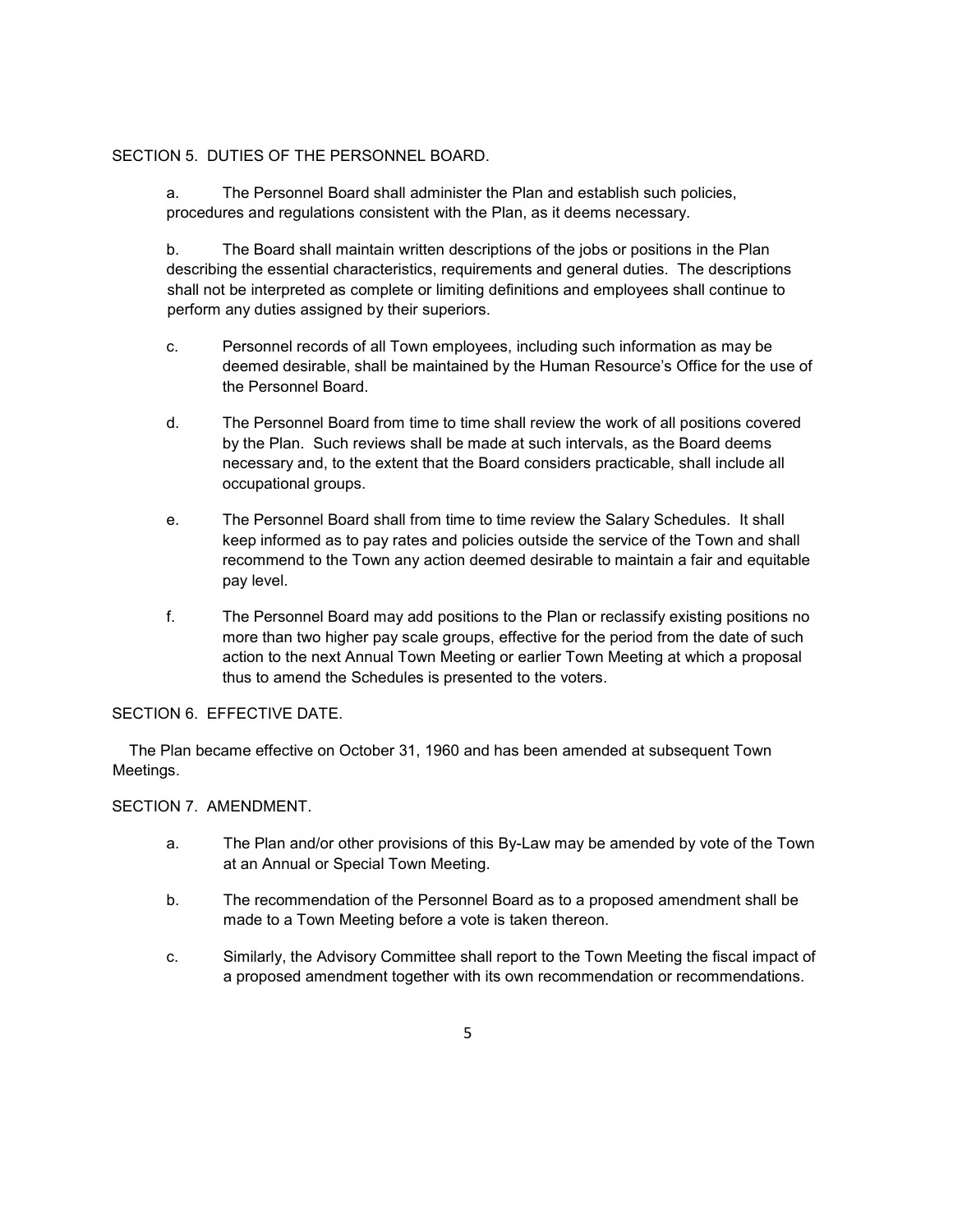d. The Personnel Board, of its own motion, may propose an amendment to the Plan or to other provisions of this By-Law based on its findings following its review or reviews as provided in Sections 5 (d) and (e).

SECTION 8. TYPES OF EMPLOYEES.

a. Full-Time Employee - An employee who is employed by the Town on a regular basis in a permanent position to work the applicable workweek for full-time employment shown in Section 9.

b. Part-Time Employee - An employee who is employed by the Town on a regular basis in a permanent position to work less than the applicable workweek for full-time employment shown in Section 9 of this Personnel By- Law. Part-time employees shall not be entitled to any fringe benefits unless otherwise provided for in this By-Law.

c. Temporary and Seasonal Employee - An employee who is employed by the Town on other than a regular basis in a position, whether such employment is full-time or part-time. A temporary or seasonal employee's employment with the Town will terminate upon the first to occur of: (i) his/her last day of service, (ii) his/her employment as a permanent full-time or part time employee as defined above, or (iii) in the case of a temporary employee only, at the end of eighteen (18) months from the original date of his/her temporary employment. Temporary and seasonal employees shall not be entitled to any fringe benefits.

d. Individual Employment Agreements - Notwithstanding what is contained in this ByLaw and the Classification and Salary Plan, subject to the approval of the Personnel Board, the Board of Selectman is hereby authorized to promulgate a policy that sets forth specific criteria pursuant to which the Board of Selectman may enter into individual employment agreements with Town employees. The policy shall provide that the Personnel Board shall review the decision to enter into in any individual employment agreement to ensure that the criteria set forth in said policy have been satisfied. Once the Personnel Board has determined that the criteria set forth in said policy have been satisfied, the Board of Selectman/Town may enter into the proposed individual employment agreement on such terms and conditions as it determines are in the best interests of the Town. Upon execution of said employment agreement by the parties, the position involved shall be deemed exempt for the Classification and Salary Plan and any other provisions of this By-Law which are addressed in the employment agreement.

#### SECTION 9. WORKWEEK.

The workweek for full-time employment by occupational groups shall be as follows:

| <b>GROUP</b>                          | <b>WORKWEEK</b> |
|---------------------------------------|-----------------|
| Administrative and Clerical Employees | 35 hours        |
| <b>Building Maintenance Workers</b>   | 40 hours        |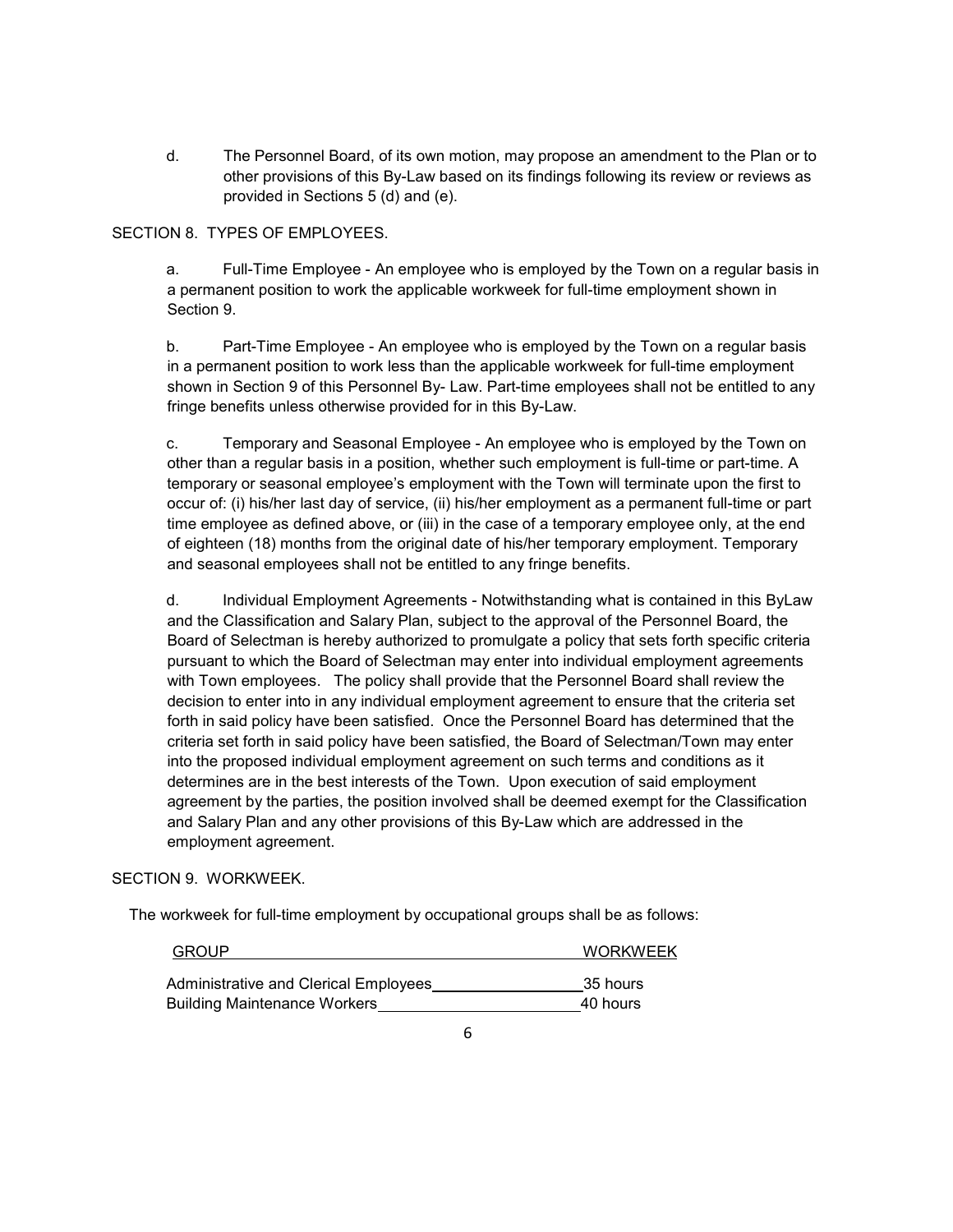| Inspectors                                                  | As required  |
|-------------------------------------------------------------|--------------|
| <b>Professional Employees</b>                               | As required  |
| Department Heads, Deputy Chiefs in the Police and Fire      |              |
| Departments, and the Assistant Superintendent of the Public |              |
| Works Department                                            | As required. |

### SECTION 10. STEP INCREASES.

An employee in continuous service in a position who has a satisfactory performance record shall progress one step rate per year until the maximum salary is reached unless there is cause in the judgment of the Department Head or the Town Administrator for not providing such increase. No step increase shall be processed unless the Department Head has completed an annual performance evaluation for the employee on a form approved by the Board of Selectmen.

### SECTION 11. TRANSFERS AND PROMOTIONS.

 If an employee is to be promoted to a higher-rated position, the proposed promotion shall be presented to the Personnel Board by the Department Head for review to insure that the employee will be properly classified. When an employee is promoted to a higher-rated position, he/she shall enter it at the first step of the pay grade for the higher rated position that will yield an increase over his/her then current salary, unless otherwise authorized by the Personnel Board. If such authorization is given, it shall be upon the recommendation of the appropriate Department Head and supported by a written statement of the Personnel Board. If an employee should be transferred to a lower-rated position, he/she shall enter it at the step rate based on the length of service on the previous position. Upon the recommendation of the Department Head or, in the case of an elected board by the affirmative vote of a majority of the board members, and with the approval of the Personnel Board for good cause shown, the employee's compensation may be maintained at its then current level (the "Employee's Pay") until the compensation rate for the step and salary grade for his/her new position equals or exceeds the Employee's Pay; provided, however, that the authority of the Personnel Board in such instance shall be limited to one grade. The date on which an employee is promoted or permanently transferred to another position shall be his/her anniversary date for a subsequent step increase in such position in accordance with Section 10 above.

#### SECTION 12. NEW PERSONNEL.

 The hiring rate shall be the minimum of the rate range for the job unless otherwise authorized by the Personnel Board. If such authorization is given, it shall be supported by written statement of the reasons. A newly hired employee, whether or not he/she is covered by a collective bargaining agreement, who performs physical labor (e.g. Building Maintenance and Public Works Department), or work in the field performing inspections or other related physical tasks (e.g. building inspectors and health inspectors), as well as public safety personnel (e.g. police officers, fire fighters and dispatchers) will be examined by a physician selected and approved by the Town prior to the commencement of employment. The report of the examining physician will be kept in a confidential file in the Human Resources Office.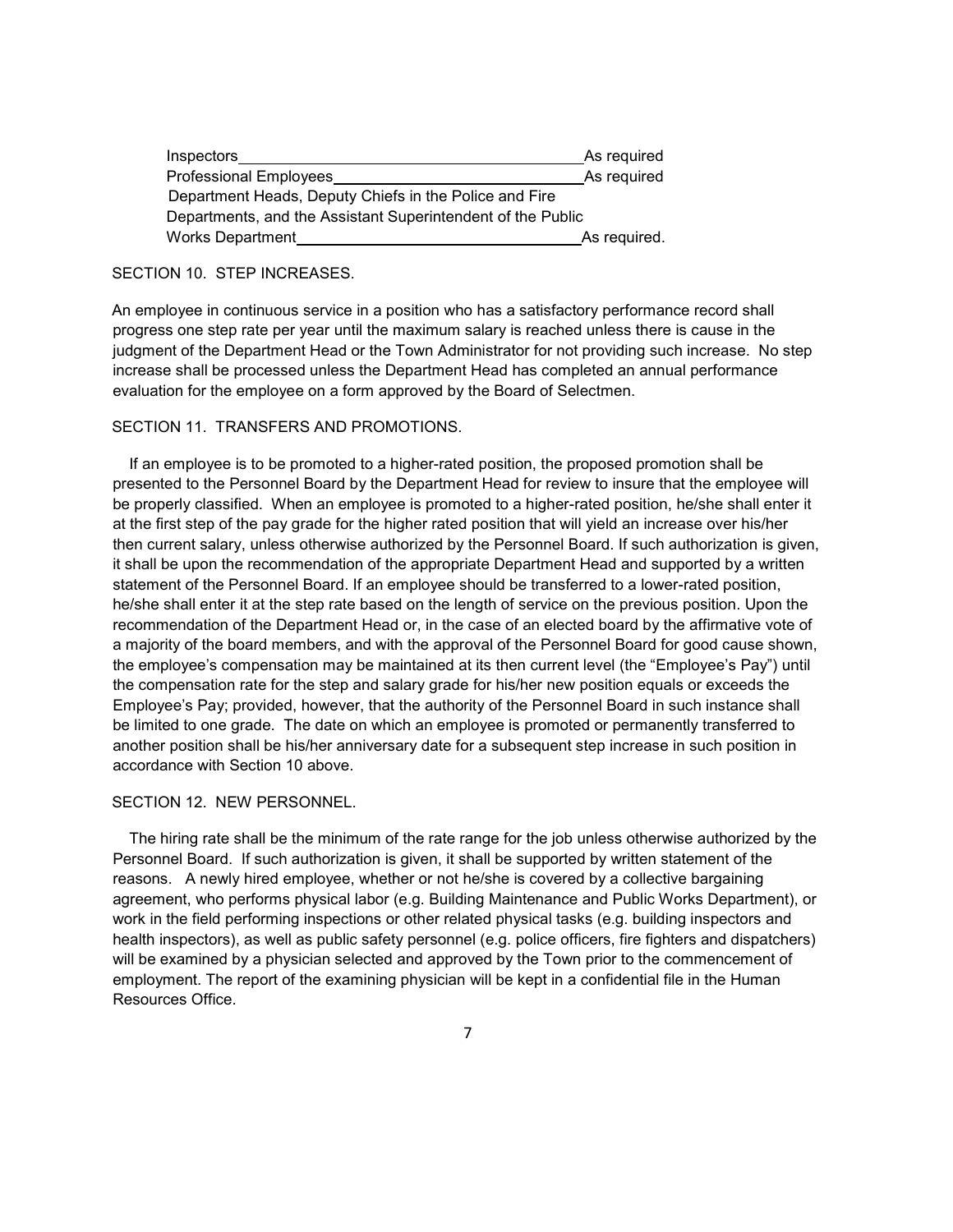#### SECTION 13. OVERTIME.

a. Exclusions. No overtime shall be paid to the following:

 Department Heads Professional Employees Inspectors Others by agreement when hired

b. Administrative and Clerical Employees

(1) An administrative or clerical employee is an employee occupying an administrative or clerical position, a position the duties of which consist primarily of office work.

(2) Overtime at regular straight time hourly rates shall be paid to administrative or clerical employees for all hours worked in excess of thirty-five hours but not in excess of forty hours in any one workweek. An administrative or clerical employee shall be paid at time and one-half the employee's straight time hourly rate for all hours worked in excess of forty hours in any one workweek.

c. Building Maintenance Employees

 A Building Maintenance Employee shall be paid at time and one-half the employee's straight time hourly rate for all hours over 40 in a workweek. The employee's straight time hourly rate shall be determined by dividing his/her weekly rate by 40.

d. There shall be no pyramiding of overtime.

SECTION 14. VACATION.

a. Annual vacations with pay will be granted in each calendar year after the periods of continuous full-time employment set forth below, provided that an employee shall not become eligible for increased vacation after July l of any calendar year:

| <b>Continuous Full-Time Employment</b> | Length of Vacation                       |
|----------------------------------------|------------------------------------------|
| Up to 6 months                         | 1 day for each month prior to July $1st$ |
| 6 months to 5 years                    | 2 weeks                                  |
| 5 years to 10 years                    | 3 weeks                                  |
| 10 years to 20 years                   | 4 weeks                                  |
| 20 years and over                      | 5 weeks                                  |

b. Part-time employees who regularly work at least fifteen (15) hours per week in a permanent position shall be entitled to an amount of vacation with pay in the ratio that their part-time employment bears to full-time employment.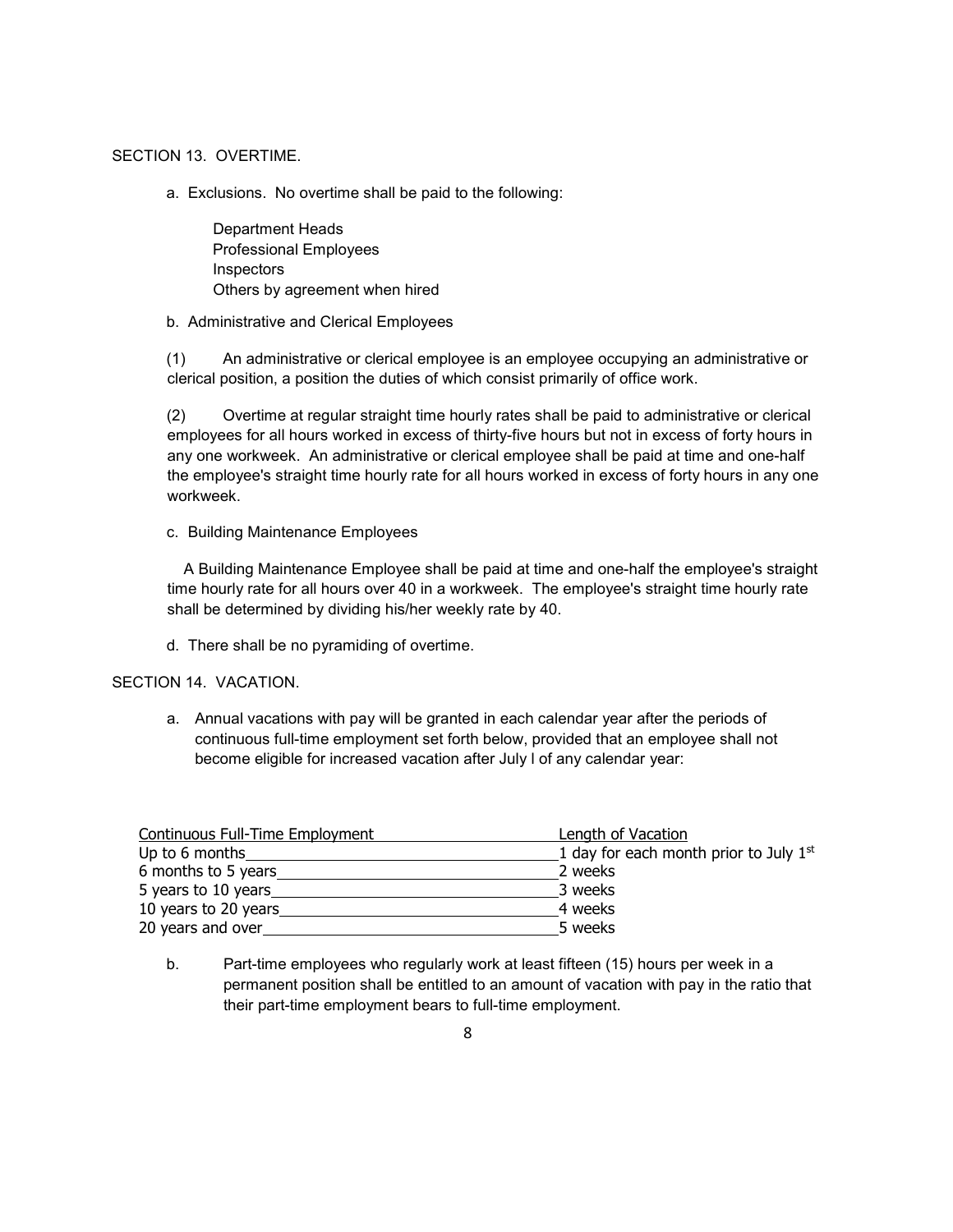c. At the discretion of the Personnel Board, vacations may be carried over from one year to another where circumstances beyond the control of any single employee preclude the enjoyment of the usual annual vacation period. The employee must submit a Vacation Carryover Request to his/her Department Head/Chief with an explanation of why the vacation could not be taken throughout the year due to a work-related reason. The Department Head/Chief will then submit a letter of justification to the Personnel Board and attend the Personnel Board meeting to respond to any questions the Personnel Board may have concerning the carry-over request. All carried over vacation time not used by July 1 of the following year will automatically lapse and no longer be available to the employee.

- d. If a designated holiday occurs while an employee is on vacation, he/she shall be granted, in the discretion of the Department Head, either an additional day of vacation or an additional day's pay.
- e. The Personnel Board is authorized to approve vacation days in excess of those specified, not to exceed 20 in total, to facilitate the employment negotiations.
- f. Vacation time may be taken at any time during the year, however it must be scheduled in advance to avoid conflicts with other employee's vacation time and is subject to workload demands. The employee must submit a vacation request for approval by the Department Head at least two weeks prior to the anticipated vacation. The Department Head may waive the two-week notice if in his/her sole discretion he/she determines extraordinary circumstances apply.

### SECTION 15. LEAVES OF ABSENCE.

a. Mandatory Leaves. Subject to the conditions hereinafter specified, full-time employees and part-time employees regularly scheduled to work twenty (20) or more hours per week shall be entitled to the following leaves of absence without pay:

- (1) Personal Illness verified by a physician up to either one hundred and eighty (180) calendar days or the length of the employee's continuous employment with the Town, whichever is less. The leave will begin when the employee has exhausted all paid sick leave.
- (2) Injury or illness subject to Worker's Compensation until approved by an attending physician for return to work.
- (3) Maternity Leave from a time beginning with a date established by the employee's attending physician and ending no more than sixty (60) days following termination of pregnancy.
- (4) Critical Illness or Death in the Immediate Family up to thirty (30) days.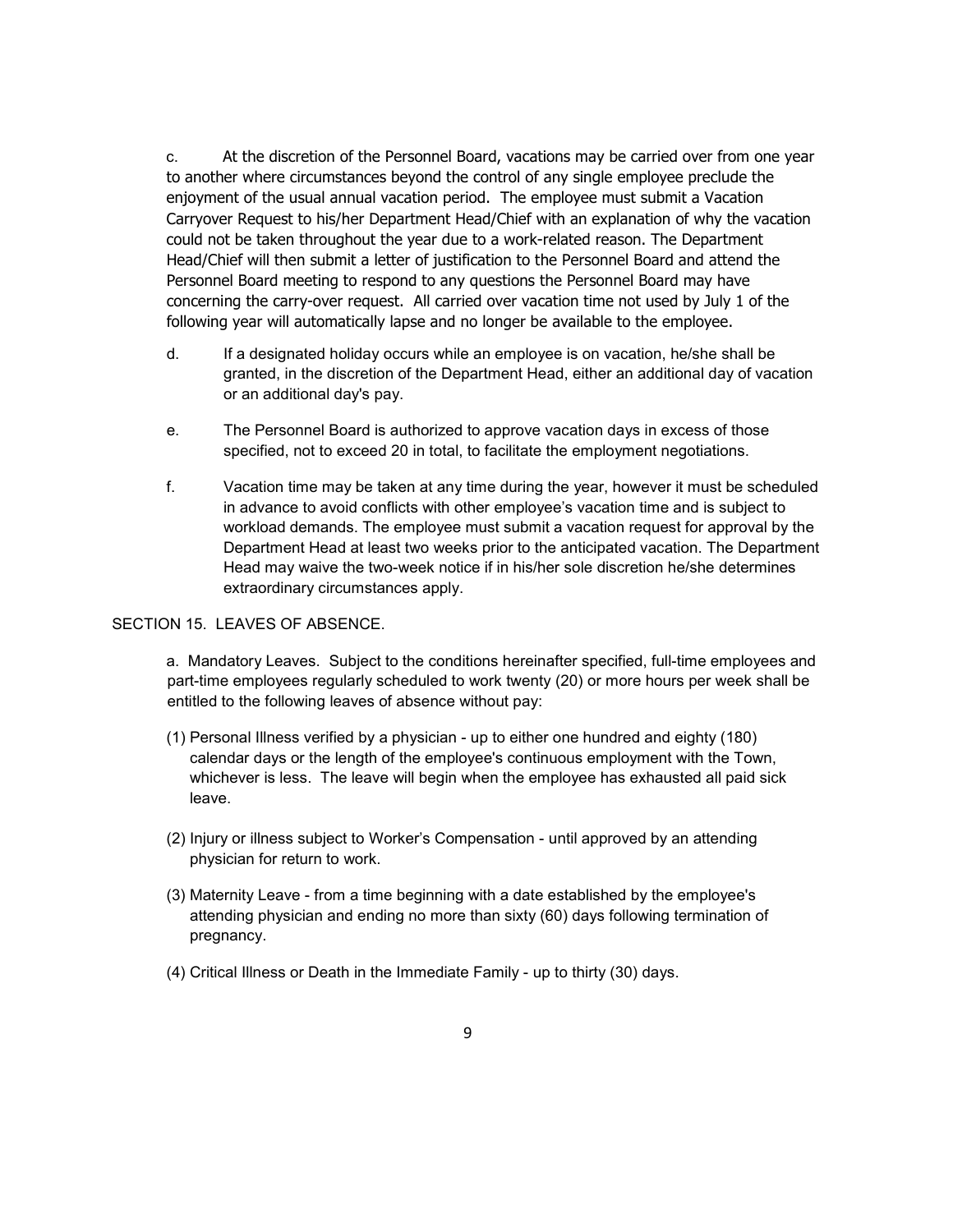- (5) Part-time employees regularly scheduled to work less than twenty (20) hours per week will be entitled to the leaves of absence described above after they have completed at least one (1) year of continuous employment with the Town.
- (6) Family and Medical Leave Act of 1993. The Family and Medical Leave Act of 1993 (FMLA) may provide benefits in addition to the provisions of this By-Law. Subject to certain restrictions and limitations, the FMLA generally provides that eligible employees may take up to a total of twelve (12) weeks of unpaid, job protected leave during any twelve (12) month period to care for the employee's child after birth, or placement for adoption or foster care, to care for the employee's spouse, son or daughter, or parent who has a serious health condition; or for a serious health condition that makes an employee unable to perform the employee's job. For purposes of this subsection the Town will treat parttime employees regularly scheduled to work twenty (20) or more hours per week and who have been employed by the Town for at least twelve (12) months, and who would otherwise be eligible, as eligible for FMLA benefits under this section to the same extent as other benefit eligible employees. An eligible employee may take up to a total of 12 weeks of FMLA within a single 12 month period which begins on the first date FMLA leave is taken. The Town requires that employees use their unused sick leave and personal days during an FMLA leave. The Town does not require that employees use their unused vacation days, but they may be used at the discretion of the employee. Employees should contact their Department Head or the Benefits Coordinator at Town Hall for an explanation of benefits under the FMLA and any limitations or restrictions on benefits under the FMLA.
- (7) Small Necessities Leave Act of 1998. Under the provisions of the Small Necessities Leave Act of 1998, an eligible employee shall be entitled to a total of 24 hours of leave during any 12 month period, in addition to leave available under the FMLA to: (1) participate in school activities directly related to the educational advancement of a son or daughter of the employee, such as parent teacher conferences or interviewing for a new school; (2) accompany the son or daughter of the employee to routine medical or dental

appointments, such as check-ups or vaccinations; and (3) accompany an elderly relative of the employee to routine medical or dental appointments or for other professional services related to the elder's care, such as interviewing at nursing or group homes. Leave under this subsection may be taken in no less than two hours at a time. An employee may elect to substitute their accrued vacation and personal days prior to the use of leave under this subsection.

- (8) An application for leave based on the serious health condition of the employee or a family member may be required to be accompanied by Medical Certification from the applicant's/family member's physician.
- (9) Domestic Violence Leave. In accordance with the Massachusetts Domestic Violence Leave Law, Section 52E of Chapter 149, the Town of Hingham ("the Town") has promulgated this Policy to notify employees of their rights and to publish a written policy addressing leave for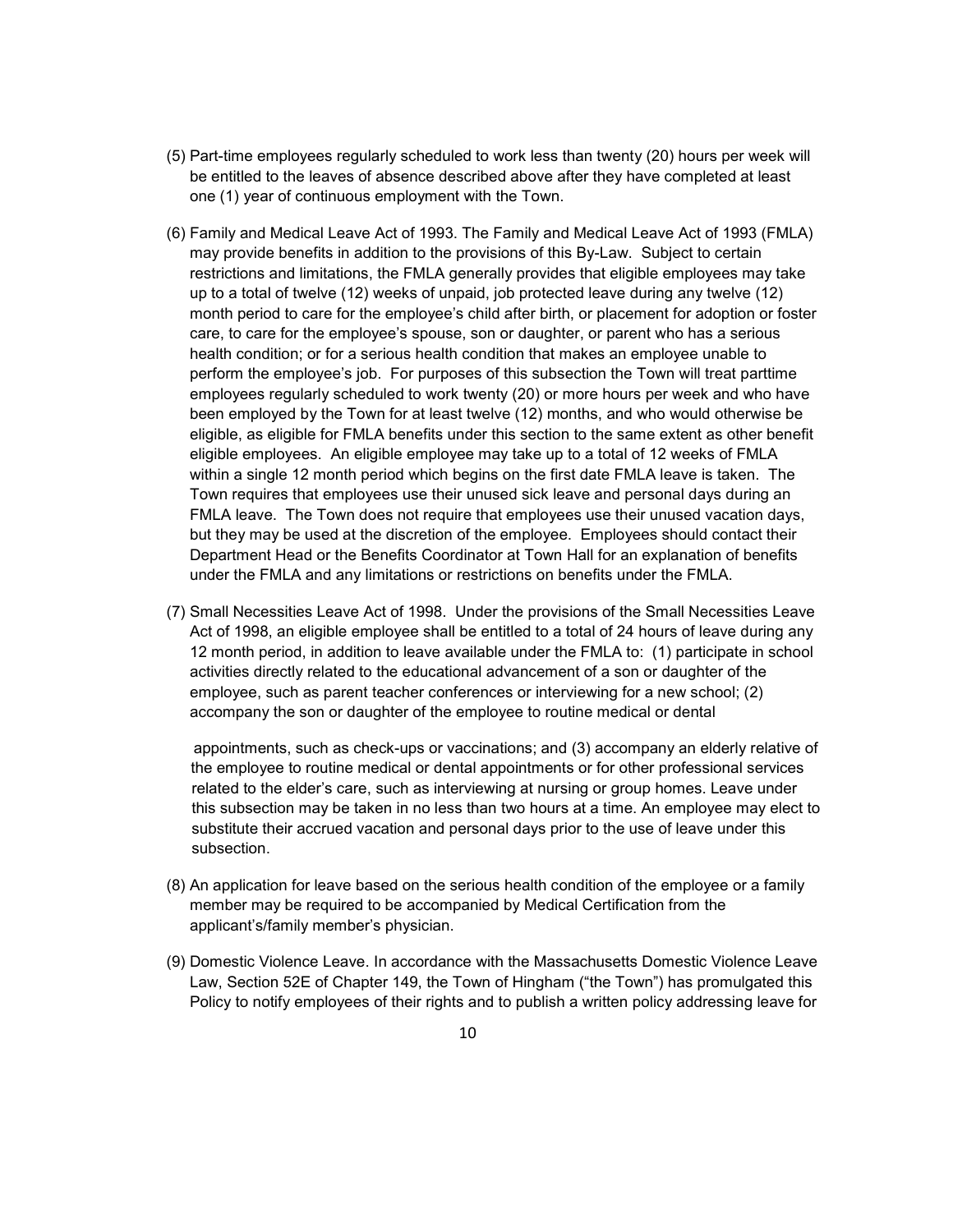employees who are, or whose family members are, victims of domestic violence. Leave under this Policy applies to *all* employees, who will be permitted to take a total of fifteen (15) days of leave in any twelve (12) month period. In order to qualify for leave under this Policy, the employee or the employee's close family member must be a victim of abusive behavior and the leave must be taken to address issues directly related to the abusive behavior, such as seeking medical or counseling services, securing housing, meeting with law enforcement, or attending court proceedings. Covered family members include an employee's spouse, a domestic partner with whom the employee resides, an individual with whom the employee has a child in common, a parent, a step-parent, a child, a step-child, a sibling, a grandparent, a grandchild, or an individual with whom the employee shares a guardian relationship. Abusive behavior includes domestic violence, sexual assault, stalking, and kidnapping. Domestic violence is defined as any abuse perpetrated against the employee or the employee's family member by (i) a current or former spouse of the employee or the employee's family member, (ii) a person with whom the employee or the employee's family member shares a child in common, (iii) a person who is cohabitating with or has cohabitated with the employee or the employee's family member, (iv) a person who is related by blood or marriage to the employee, or (v) a person with whom the employee or employee's family member has or had a dating or engagement relationship. No employee who is a perpetrator of the abusive behavior will be entitled to leave under this Policy. Requests for leave under this Policy must be made in advance, unless there is a threat of imminent danger to the victim  $-$  i.e., the employee or family member. In the case of unscheduled leave, an employee or an employee's family member or a professional working with the employee to address the abusive behavior

must notify the employer within three (3) work days that the leave was taken or is being taken to address issues directly related to abusive behavior. An employee seeking Domestic Violence Leave is responsible for submitting a completed Domestic Violence Leave Request to Human Resources. The Town will require that the employee provide documentation of the abusive behavior. This may be in the form of the following documentation: (1) a protective order, order of equitable relief or other documentation issued by a court of competent jurisdiction as a result of abusive behavior against the employee or employee's family member; (2) a document under the letterhead of the court, provider or public agency which the employee attended for the purposes of acquiring assistance as it relates to the abusive behavior against the employee or the employee's family member; (3) a police report or statement of a victim or witness provided to police, including a police incident report, documenting the abusive behavior complained of by the employee or the employee's family member; (4) documentation that the perpetrator of the abusive behavior against the employee or family member of the employee has admitted to sufficient facts to support a finding of guilt of abusive behavior, or has been convicted of, or has been adjudicated a juvenile delinquent by reason of any offense constituting abusive behavior and which is related to the abusive behavior that necessitated the leave under this section; (5) medical documentation of treatment as a result of the abusive behavior complained of by the employee or employee's family member; (6) a sworn statement,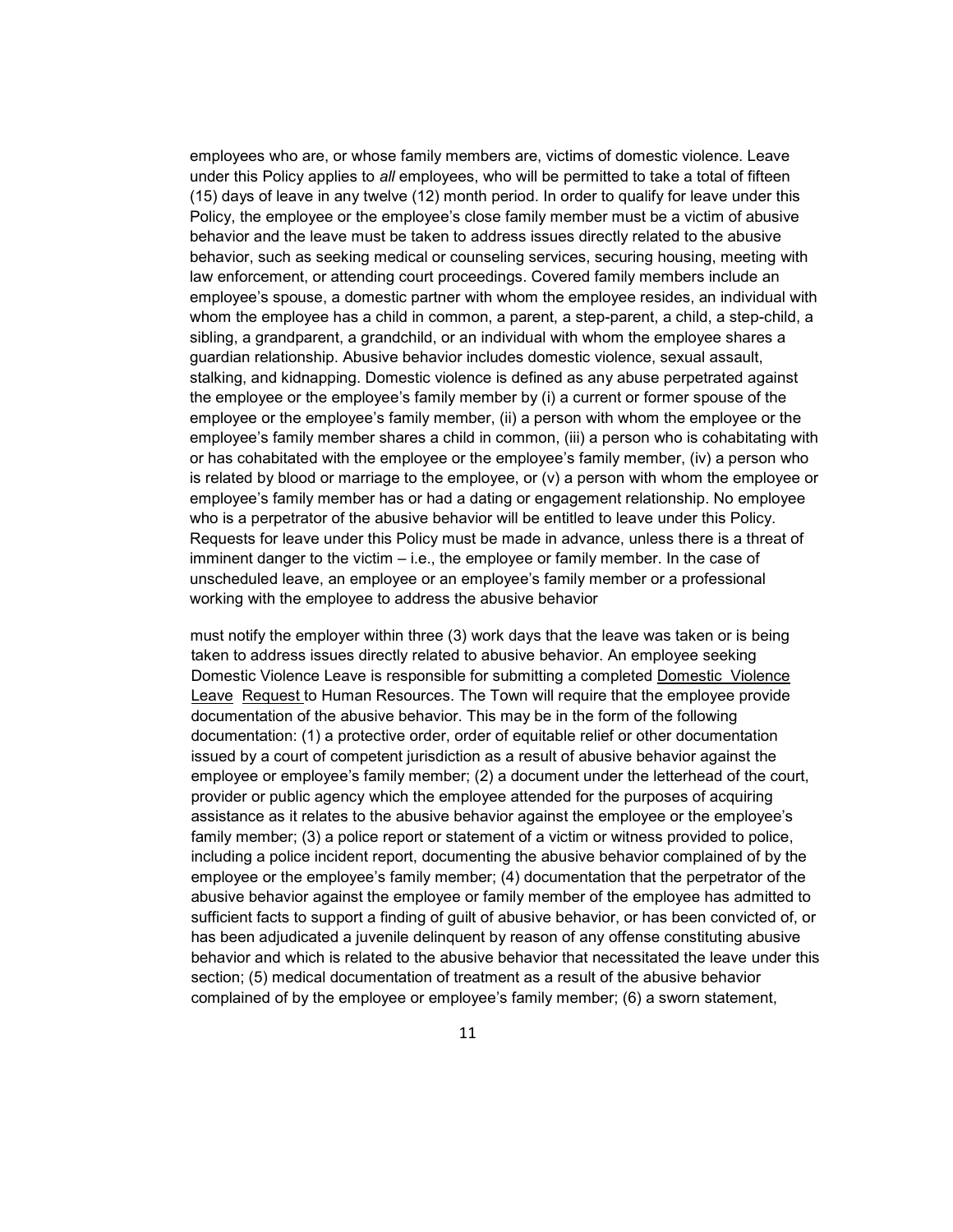signed under the penalties of perjury, provided by a counselor, social worker, health care worker, member of the clergy, shelter worker, legal advocate or other professional who has assisted the employee or the employee's family member in addressing the effects of the abusive behavior; or (7) a sworn statement, signed under the penalties of perjury, from the employee attesting that the employee has been the victim of abusive behavior or is the family member of a victim of abusive behavior. The required documentation must be provided within a reasonable period of time  $-$  e.g., within seven (7) to ten (10) days of the leave request – and where the leave was unscheduled, within thirty days of the last day of the unscheduled leave taken. The Town will keep confidential all information related to the employee's leave under the Law. The information shall not be disclosed by the Town, except to the extent that disclosure is:

- Requested or consented to, in writing, by the employee;
- Ordered to be released by a court;
- Otherwise required by applicable federal or state law;
- Required in the course of an investigation authorized by law enforcement; or  $\Box$ Necessary to protect the safety of anyone employed at the workplace.

 The Town will notify the employee if any of the above have requested such information. Any documentation provided to the Town under the Law may be maintained by the Town in the employee's employment record. Leave under this Policy is unpaid. Employees will be required to exhaust all available sick, vacation, compensatory, and personal time before using unpaid leave under this Policy. The Town will not discriminate or retaliate against an employee for exercising their rights under this Policy. In addition, information and documentation related to the leave will be kept confidential so as to respect the employee's right to privacy. An employee on an approved Domestic Violence Leave for fifteen (15) days or less is entitled to return to the employee's original job or to an equivalent position without any loss of benefits for which he or she was eligible on the date that the leave started. An employee who fails to return to work by the expected return date will be considered to have resigned voluntarily from the Town.

 (11) Payment of Health Insurance Premiums during Mandatory Leaves of Absence. During mandatory leaves under this Section 15, the Town will continue to pay its portion of the employee's health insurance premiums, provided the employee pays his/her portion.

- b. Optional Leaves. All leaves of absence for employees and/or reasons not covered in Paragraph (a) of this Section shall be subject to approval of the Personnel Board and may be denied or granted under such conditions as the Personnel Board may determine.
- c. Re-employment Rights. Any employee granted a leave of absence under the provisions of Paragraph (a) of this Section shall, upon completion of the leave, be returned to his/her former position. "Former position" shall mean the same job classification, same shift or shifts, and the same number of hours of work per week as last worked prior to beginning the leave.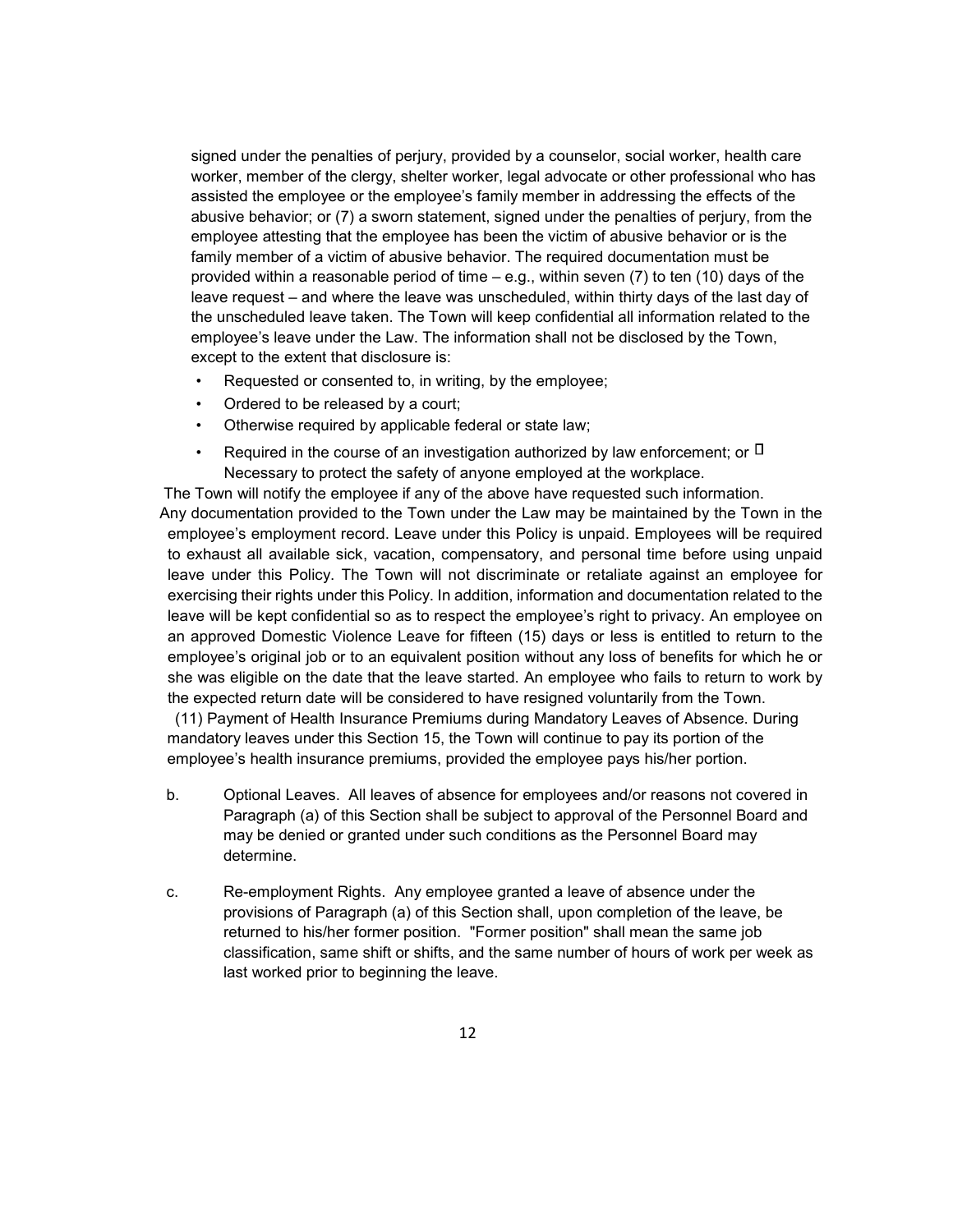- d. Continuation of Service and Benefits. Employees granted a leave of absence under the provision of Paragraph (a) of this Section shall be treated for purposes of length of service and accrual of vacation benefits only as though they were in active employment for the period of the leave of absence except that those employees who are on a maternity leave of more than one hundred and eighty (180) days duration shall be considered as though they were on a leave of absence for Personal Illness.
- e. Application for a Leave. Employees must make written application for a leave of absence to their Department Head and shall furnish such evidence of the necessity for the leave as may be required. Employees shall also notify their Department Head at least two (2) weeks in advance of their desire to return to work following a leave of absence.

### SECTION 16. SICK LEAVE

- a. No sick leave with pay shall be granted during the first three months of employment. After three months' employment and up to one year, an eligible employee absent because of his/her own sickness shall be entitled to sick leave with pay for time absent not in excess of eight workdays. After one year of employment, the period in any year for which employees shall be paid while absent because of personal sickness shall be fifteen (15) workdays, plus the amount of any accrued and unused sick leave time in previous years. Employees may use up to five (5) days of sick leave per calendar year to assist or care for a sick or ill child, spouse, or parent. This five-day limitation shall not apply to leaves covered under the Family Medical Leave Act.Full-time and part-time employees who regularly work at least fifteen (15) hours per week shall be entitled to sick leave with pay. For purposes of computing sick leave for an eligible part-time employee, a workday shall be that proportional part of the workday of a full-time employee which the hours regularly worked by the part-time employee per week bear to the applicable workweek for full-time employment.
- b. Loss of time directly attributable to injury incurred while performing assigned duties shall not be charged to sick leave. However, any employee who receives Workers' Compensation benefits from the Town and who has accrued and unused sick leave to his/her credit under this Section shall, if he/she so requests, be paid such of his/her accrued and unused sick leave allowance as, when added to the amount of such Workers' Compensation benefits, will be equal to the amount of his/her full salary or wages. Such make-up payments shall be charged to his/her sick leave and shall be discontinued when his/her sick leave allowance has been exhausted.
- c. Accumulated unused sick leave.
- (1) Accumulated unused sick leave will be paid to all employees at normal retirement only, according to the following schedule: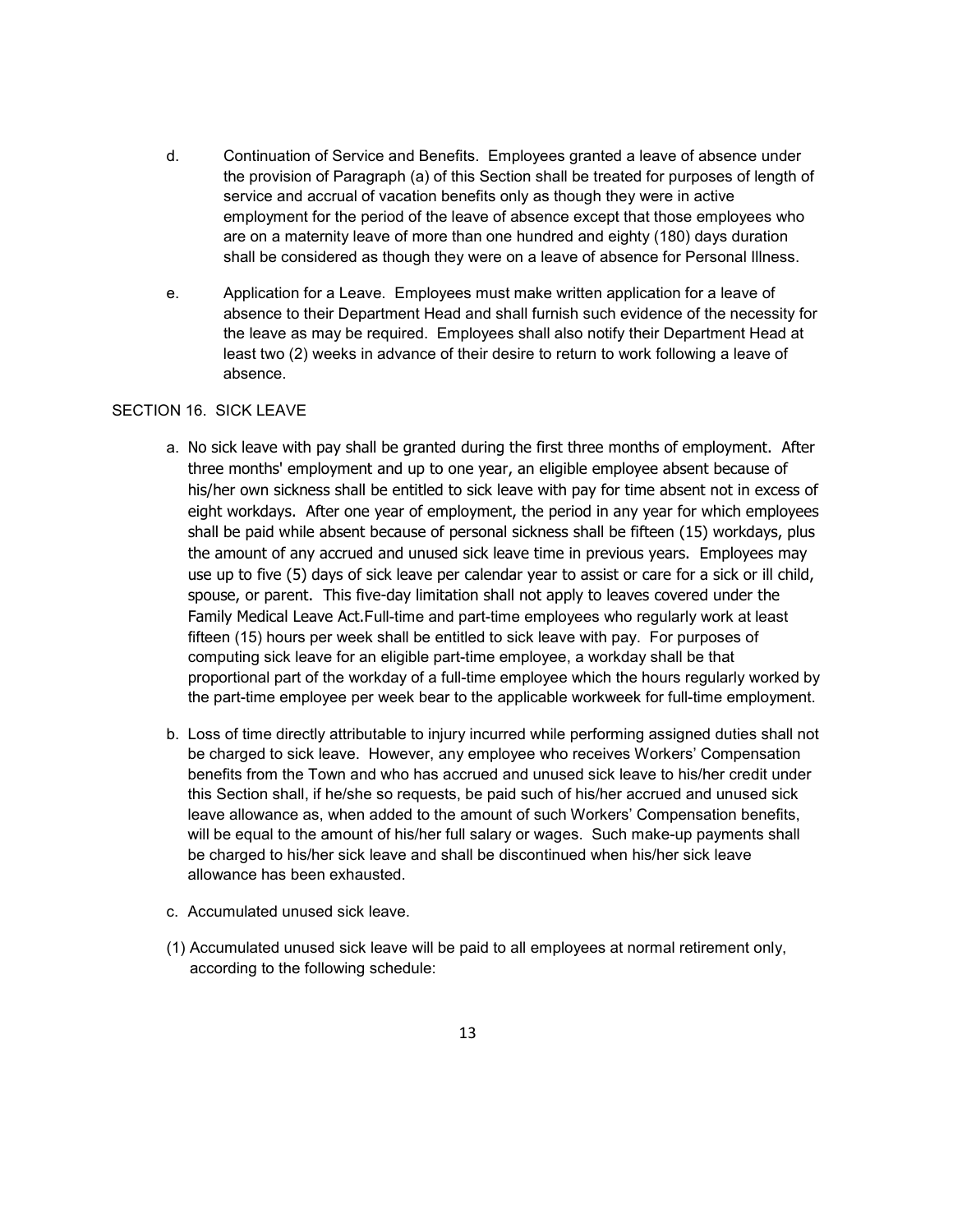#### Accumulated Sick Days Payment

| 1-149      | \$8.00 per day                                         |
|------------|--------------------------------------------------------|
| 150-199    | $$1,200$ , plus \$9.00 per day for each day over 150   |
| 200 & over | $\_$ \$1,900 plus 10.00 per day for each day over 200. |

(2) Upon the recommendation of the Personnel Board and with the approval of the Board of Selectmen, accumulated unused sick leave up to a maximum of 120 days at the rate of 2 days for every 3 days accumulated may be paid by the Town: (a) to the Fire Chief, Deputy Fire Chief, Police Chief, Deputy Police Chief or Superintendent, Assistant Superintendent, Supervisors and Foremen of the Department of Public Works if he/she is required to retire from active service as the result of a job related injury sustained in the course of his/her employment by the Town ; or (b) to the surviving spouse, if any, of the Fire Chief, Deputy Fire Chief, Police Chief, Deputy Police Chief, Superintendent, Assistant Superintendent, Supervisors and Foremen of the Department of Public Works who dies as the result of a job related injury sustained in the course of his/her employment by the Town; and if no surviving spouse, to the employee's surviving child, or children, if any. If the employee leaves no surviving spouse, child or children, no payment shall be made for unused sick leave.

e. The Personnel Board is authorized to approve sick days in excess of those specified, not to exceed thirty (30) in total, to facilitate the employment negotiations for department head level candidates.

## SECTION 17. PERSONAL DAYS

 Personal days will be granted on January 1 of each year according to the schedule that follows. New employees hired before July 1 will be granted one (1) day of personal leave after they have completed the probationary period of employment.

| 35-40 hour workweek | 3.0 days   |
|---------------------|------------|
| 27-34 hour workweek | $2.5$ days |
| 15-26 hour workweek | 2.0 days   |

Effective July 1, 1998, in addition to the personal days provided above, in the case of a 35-40 hour workweek or a 27-34 hour workweek, one additional personal day for a consecutive four-month period with no sick leave usage in a calendar year, and in the case of a 15-26 hour workweek, an additional one-half (.5) personal day for a consecutive four-month period with no sick leave usage in a calendar year. Each four-month period shall begin on the first of the month following the last sick leave day used. The maximum total of personal days shall not exceed four personal days per calendar year. Personal days may not be accumulated after July 1, 2007. Personal days may not be carried over and accumulated, and must be used within the calendar year in which they were granted or they will be forfeited. Commencing July 1, 2007, personal days, which have been accumulated as of June 30, 2007, must be used at the rate of four such accumulated days per calendar year. Any of the four accumulated days, which are not used within the calendar year, will be forfeited and no longer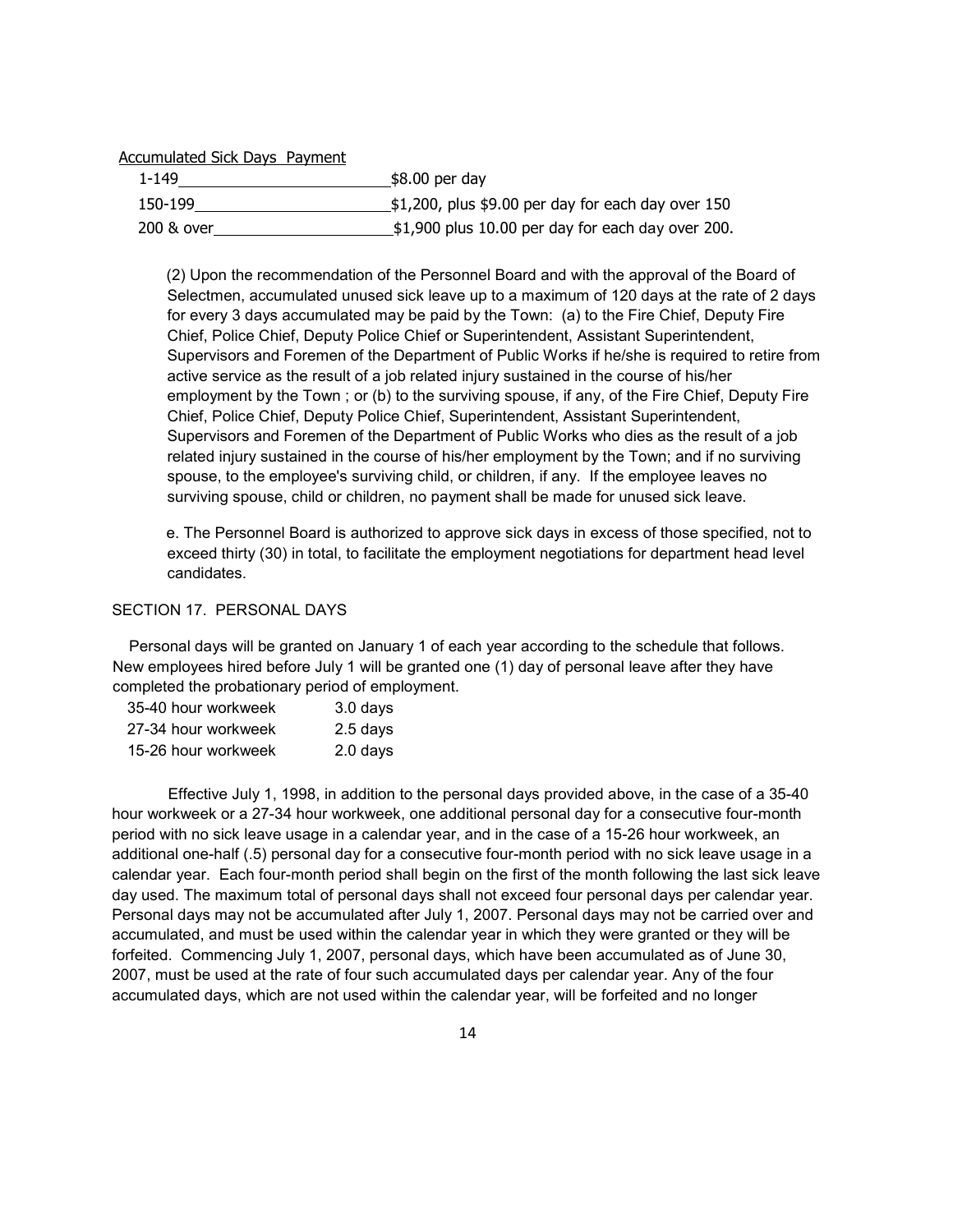available to the employee. This required usage is in addition to required usage of personal days credited during each calendar year.

SECTION 18. HOLIDAYS.

a. Full-time (including probationary) employees shall be paid for all Massachusetts state holidays. Each such holiday shall be observed on the day established for its observance by Massachusetts law.

b. Part-time employees who regularly work at least fifteen (15) hours per week shall be entitled to prorated holiday pay. Holiday pay for a part-time employee shall be that employee's regular pay for the day on which the holiday occurs; if the employee is not regularly scheduled to work on the day on which a holiday occurs, they shall be given equivalent time off.

### SECTION 19. LONGEVITY PAY.

a. Full-time employees, other than the Police Chief, Fire Chief and Deputy Chiefs shall be entitled to longevity pay in accordance with the following schedule:

| Continuous Full-time<br>Employment          | Annual Amount of<br><b>Longevity Pay</b> |
|---------------------------------------------|------------------------------------------|
| At least 10 years but<br>less than 15 years | \$600.                                   |
| At least 15 years but<br>less than 20 years | \$700.                                   |
| At least 20 years but                       |                                          |
| less than 25 years or more                  | \$800.                                   |
| 25 years or more                            | \$1,000.                                 |

 An employee who was eligible for Longevity Pay on or after July 1, 1992 and whose hours are reduced by management decision to less than the applicable workweek for full-time employment shown in Section 9 (Workweek) shall continue to receive such Longevity Pay until such time as the number of hours regularly worked falls below twenty (20) hours per week. No additional years of service will be accrued for the purpose of this benefit during the period of part-time employment.

b. Part-time employees who are employed as of January 1, 2002 and who work at least 20 hours per week shall be eligible for pro-rated longevity pay. The amount of their longevity pay shall be determined by dividing the number of hours that equals full-time for that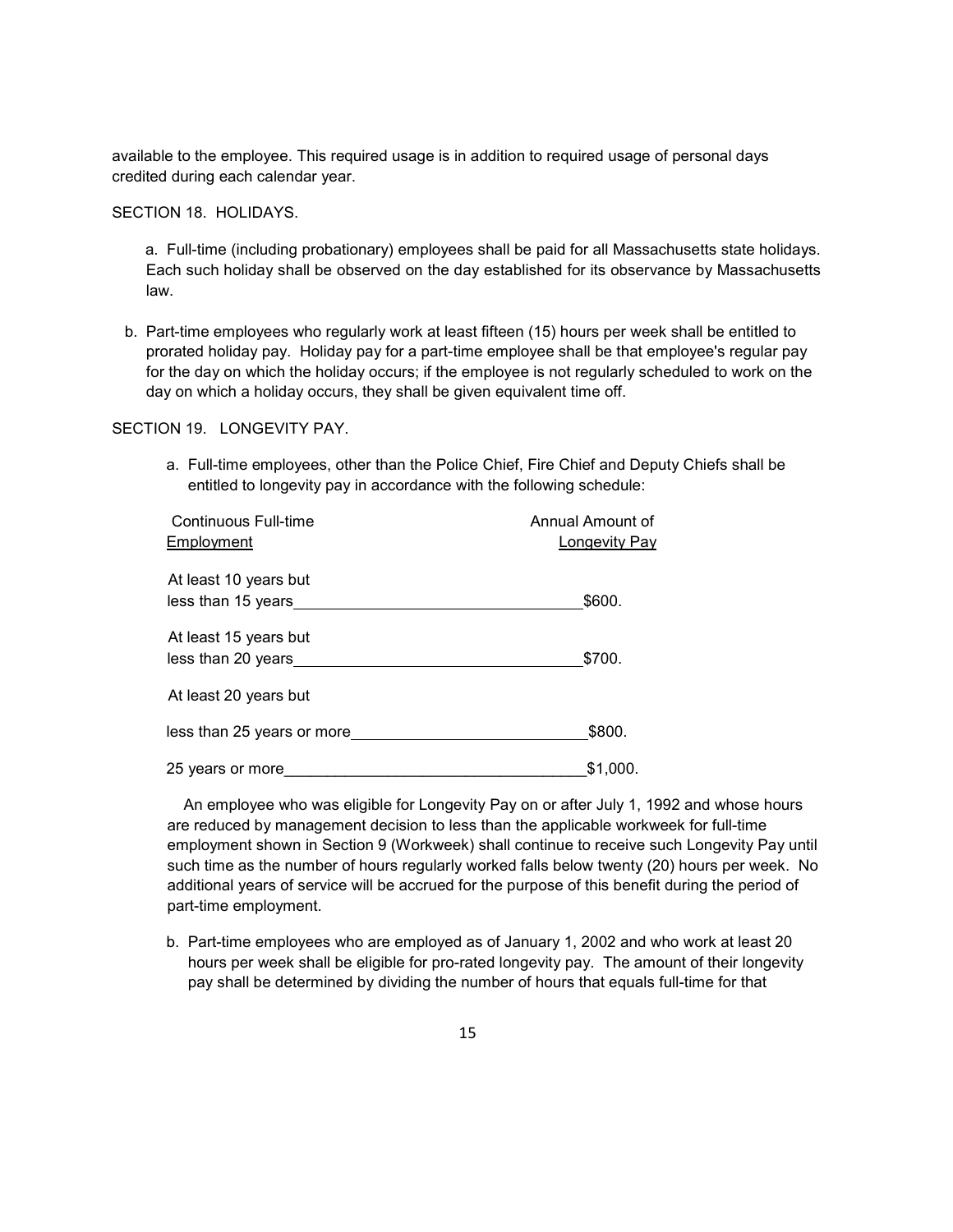position, and multiplying the result by the annual amount of longevity pay to which a fulltime employee with the same length of continuous employment would be entitled.

- c. Longevity pay shall be paid as follows: One-half of the applicable annual amount shall be payable as of December 31 to each eligible employee and one-half of the applicable annual amount shall be payable as of June 30. Notwithstanding the foregoing, longevity pay for an employee who is retiring with a pension from the employ of the Town shall be pro-rated from the date of the last longevity adjustment to the first day of the month in which the employee retires.
- d. Notwithstanding the foregoing, an employee of the Public Works Department shall be entitled to longevity pay in the same annual amount as set forth in the Public Works Department collective bargaining agreement.

### SECTION 20. SHIFT DIFFERENTIAL.

 Any Building Maintenance Worker who regularly works a shift, which includes at least 5 hours beyond 5:00 P.M., will receive a shift differential equal to 5% of his/her weekly salary set forth in Schedule 2 when working such shift. Such shift differential shall be included in the computation of vacation pay, sick leave pay and holiday pay for those Building Maintenance Workers who are regularly assigned to a shift for which such shift differential is paid.

### SECTION 21. JURY DUTY.

 An employee called for jury duty shall be paid by the Town an amount equal to the difference between the compensation paid for a normal working period and the amount paid by the Court, excluding allowance for travel.

#### SECTION 22. MILITARY TRAINING AND MILITARY DUTY

a. Military Training: In accordance with the provisions of MGL Chapter 33. Section 59, any employee shall be entitled, during the time of his/her service in the armed forces of the commonwealth, under section thirty-eight, forty, forty-one, forty-two or sixty, or during his/her annual tour of duty of not exceeding 40 days in any state fiscal year and not exceeding 17 days in any federal fiscal year as a member of a reserve component of the armed forces of the United States, to receive pay therefore, without loss of his/her ordinary remuneration as an employee of the Town, and shall also be entitled to the same leaves of absence or vacation with pay given to other like employees.

b. Military Duty: Any employee who is a member of the air national guard or the army national guard or a reserve component of the armed forces of the United States and who is called to active service in the armed forces of the United States on or after July 1, 2001: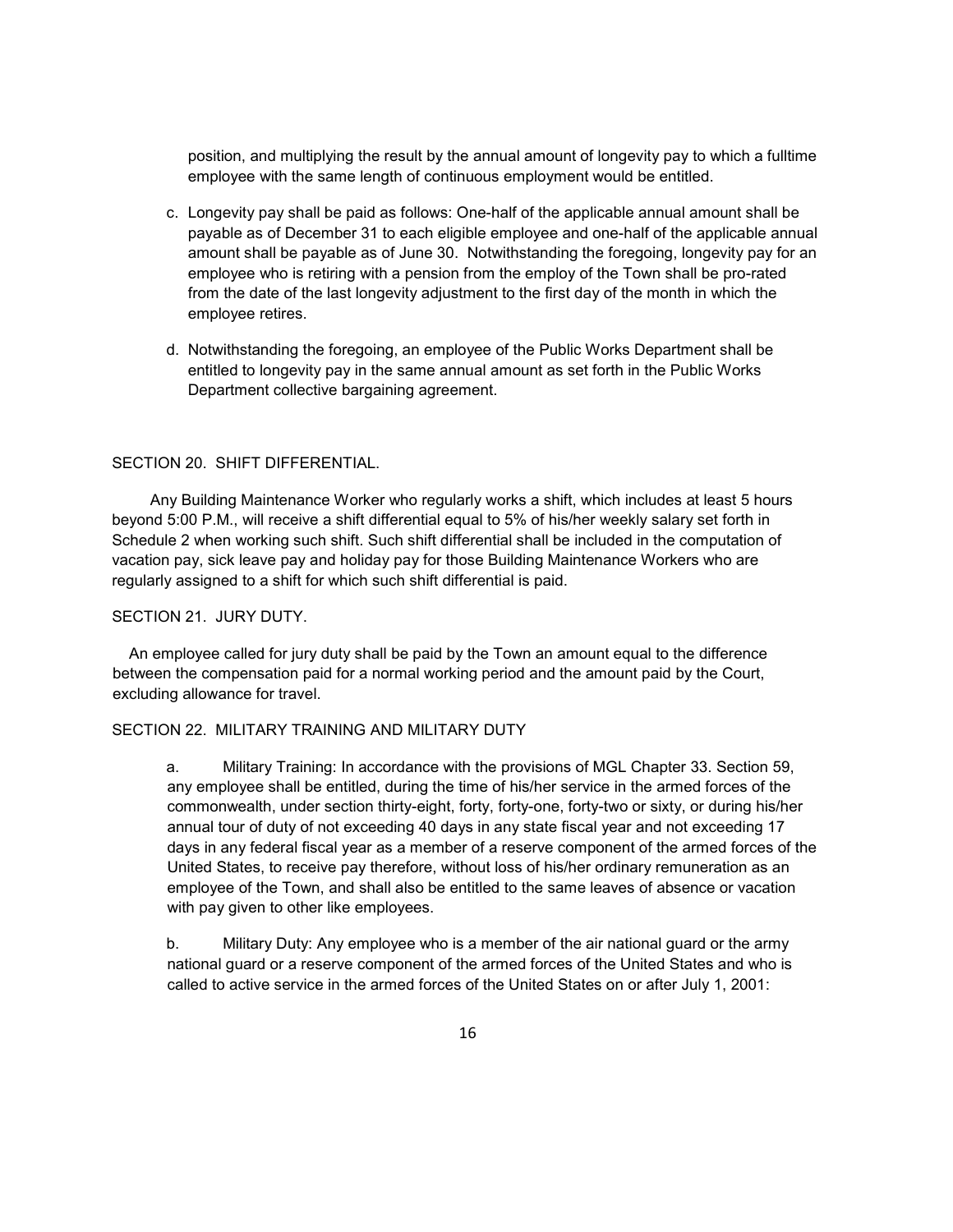- (1) shall be entitled to receive pay at his/her regular base salary as a Town employee, and shall not lose any seniority or any accrued vacation, sick leave, personal leave, compensation time or earned overtime. Such employee shall be paid his/her regular base salary as a Town employee reduced by any amount received from the United States as pay or allowance for military service performed during the same pay period. Regular base salary shall exclude overtime pay, shift differential pay, hazardous duty pay or any other compensation.
- (2) shall accumulate creditable service as defined in section 1 of Chapter 32 of the General Laws for the time spent on active service, to the extent permitted by law; and
- (3) shall continue eligibility for hospital, surgical, medical, dental, and other health insurance benefits which he/she would have received if not called to active service, with no change in employee contribution.

 For the purposes of this subsection, the term "active service" shall not include active duty for training in the Army National Guard or air national guard or as a reservist in the armed forces of the United States.

#### SECTION 23. BEREAVEMENT LEAVE.

 Except under unusual circumstances, bereavement leave without loss of pay not to exceed three (3) days as the Department Head may determine, may be granted by said Department Head to any fulltime or part-time employee who regularly works at least twenty (20) hours per week and who is not covered by a collective bargaining agreement on account of a death in the immediate family of such employee. "Immediate family" shall include the employee's spouse, child, mother, father, sister, brother, mother-in-law, father-in-law, sister-in-law, brother-in-law, grandparent, grandchild, stepchild, spouse's sibling, sibling's spouse, and person living in the same household.

#### SECTION 24. PROBATIONARY PERIOD.

 The probationary period of employment is as the initial ninety (90) days of employment. The Department Head of a probationary employee must submit a performance evaluation to the Human Resources Director not less than fifteen (15) days prior to the expiration of the probationary period.

#### SECTION 25. NON-DISCRIMINATION

The Town of Hingham will not discriminate against any employee or applicant for employment because of race, color, creed, religion, sex, national origin, age, marital status, veteran status, sexual preference or disability, in violation of state or federal law.

#### SECTION 26. GENERAL.

a. If any provision of this By-Law shall conflict with any civil service law or regulation applicable to any position, or any other law, it shall be deemed modified by the law or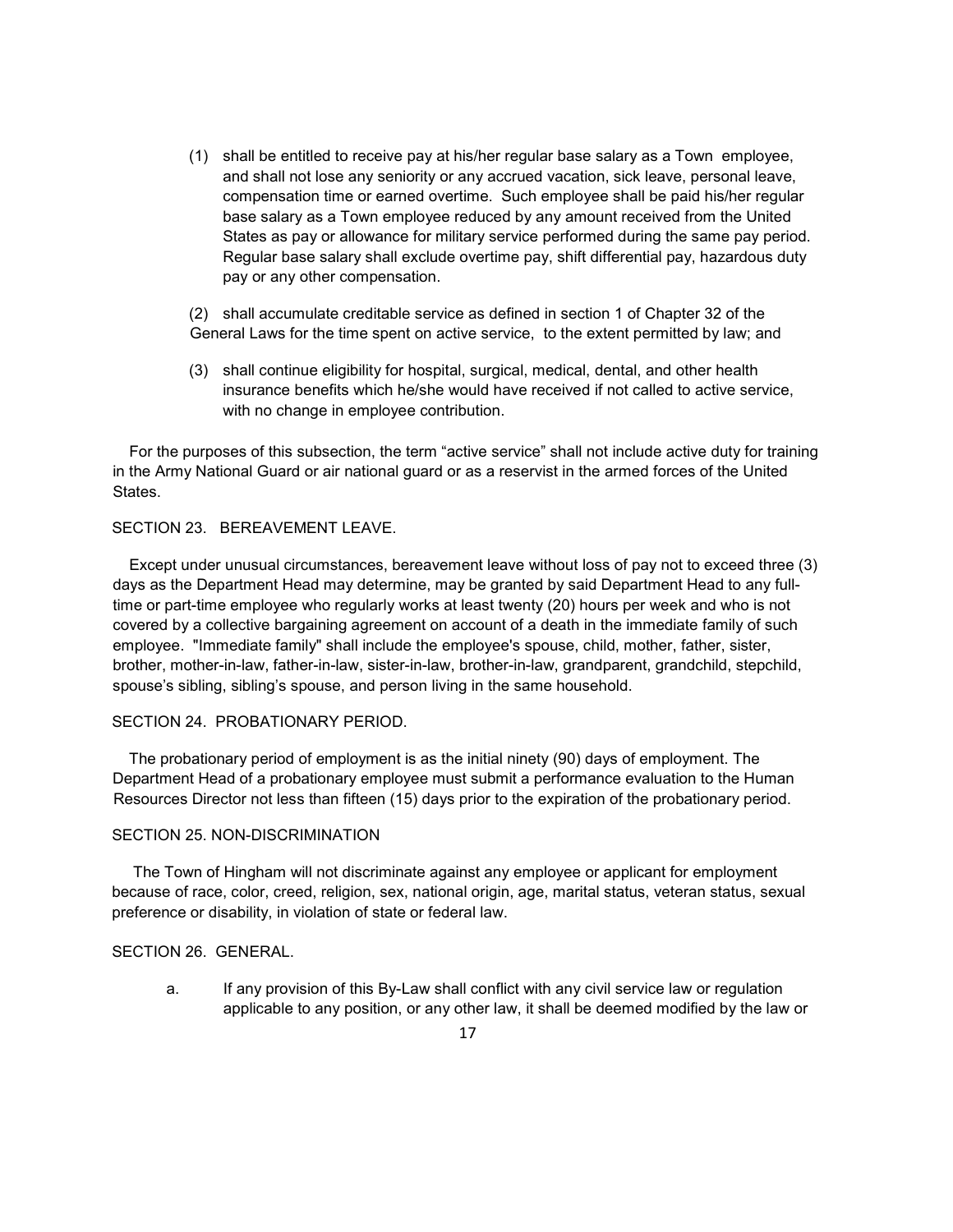regulation sufficiently only to end the conflict. The invalidity of any provision hereof shall not be construed to invalidate any other provision hereof.

b. Bridge Provision: Former employees of the Town who are rehired within two years of the termination of the previous employment shall receive credit for accrued unused sick leave accumulated previously and credit for prior service in determining vacation benefits. Upon recommendation of the Town Administrator, the Personnel Board may authorize in writing rehiring the individual at a higher step in the grade for a new position, but not to exceed the additional steps that would have been credited based on the length of the former employment. This Article shall become effective as of January 1, 1998 and shall apply to all current and future employees, but as to current employees shall not authorize retroactive payment of salary or benefits

c. All employees who are separated from service with the Town, whether through resignation, retirement or termination, shall be offered an exit interview with the Human Resource Director.

SECTION 27. CLASSIFICATION AND PAY SCHEDULES.

 The classification of positions as set forth in Schedule 1 and the pay schedules as set forth in Schedules 2 - 3, inclusive, shall be as shown in Section 28, as from time to time amended.

## SECTION 28. SCHEDULES.

 The alphabetical index of position classifications included in the Plan together with the designated pay ranges or pay rates therefore are set forth in the following Schedules:

Schedule 1 - ALPHABETICAL LIST OF POSITION CLASSES

Schedule 2 - GENERAL WEEKLY SALARY SCHEDULE

Schedule 3 - MISCELLANEOUS COMPENSATION SCHEDULE FOR PART-TIME, TEMPORARY AND SEASONAL POSITIONS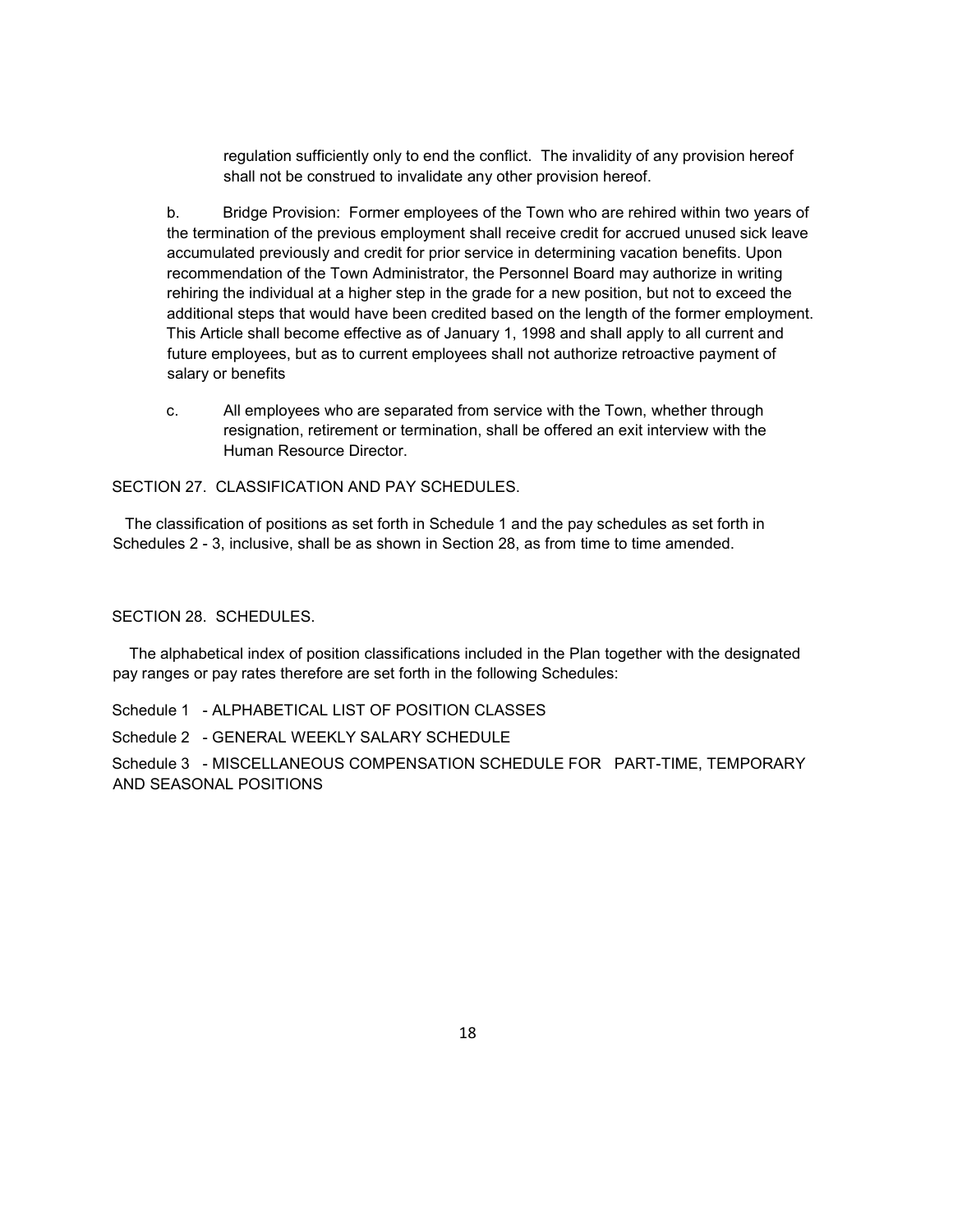# SCHEDULE 1 ALPHABETICAL LIST OF P0SITION CLASSES

| <b>Position or Class Title</b><br><b>GovHR</b> | <b>Schedule</b> | Compensation<br>Level  |
|------------------------------------------------|-----------------|------------------------|
| <b>Accounts Payable Specialist</b>             | $\overline{2}$  | 4                      |
| <b>Administrative Assistant - BOS</b>          | $\overline{2}$  | 4                      |
| Administrative Assistant - Building            | $\overline{2}$  | 3                      |
| Administrative Assistant - Building            | $\overline{2}$  | 3                      |
| Administrative Assistant - Comm. Planning      | $\overline{2}$  | 3                      |
| Administrative Assistant - Conservation        | 2               | 3                      |
| <b>Administrative Assistant - DPW</b>          | $\overline{2}$  | 3                      |
| Administrative Assistant - Police              | 2               | 3                      |
| <b>Administrative Assistant- Recreation</b>    | $\overline{2}$  | 3                      |
| <b>Animal Control Officer</b>                  | $\overline{2}$  | 7                      |
| <b>Assessing Technician</b>                    | $\overline{2}$  | 3                      |
| <b>Assistant Assessor</b>                      | $\overline{2}$  | 8                      |
| <b>Assistant Conservation Officer</b>          | $\overline{2}$  | 6                      |
| Assistant Grounds Superintendent               | $\overline{2}$  | 6                      |
| <b>Assistant Library Director</b>              | $\overline{2}$  | 10                     |
| Assistant Project Engineer                     | $\overline{2}$  | 11                     |
| <b>Assistant Town Accountant</b>               | $\overline{2}$  | 8                      |
| <b>Assistant Town Administrator of Finance</b> |                 | Employment<br>Contract |
| Assistant Town Administrator of Operations     |                 | Employment<br>Contract |
| <b>Assistant Town Clerk</b>                    | $\overline{2}$  | 6                      |
| <b>Assistant Treasurer/Collector</b>           | $\overline{2}$  | 8                      |
| Asst. Supt. of Public Works                    | $\overline{2}$  | 12                     |
| Athletic Field Specialist (SSCC)               | $\overline{2}$  | 6                      |
| Athletic Field Staff*                          | 3               | $X-28$                 |
| <b>Beach Supervisor</b>                        | 3               | $X - 7$                |
| <b>Benefit Coordinator</b>                     | $\overline{2}$  | 5                      |
| <b>Bldg. Maintenance Supervisor</b>            | $\overline{2}$  | 9                      |
| <b>BOH Administrative Assistant</b>            | $\overline{2}$  | 3                      |
| <b>BOS Office Manager</b>                      | $\overline{2}$  | 6                      |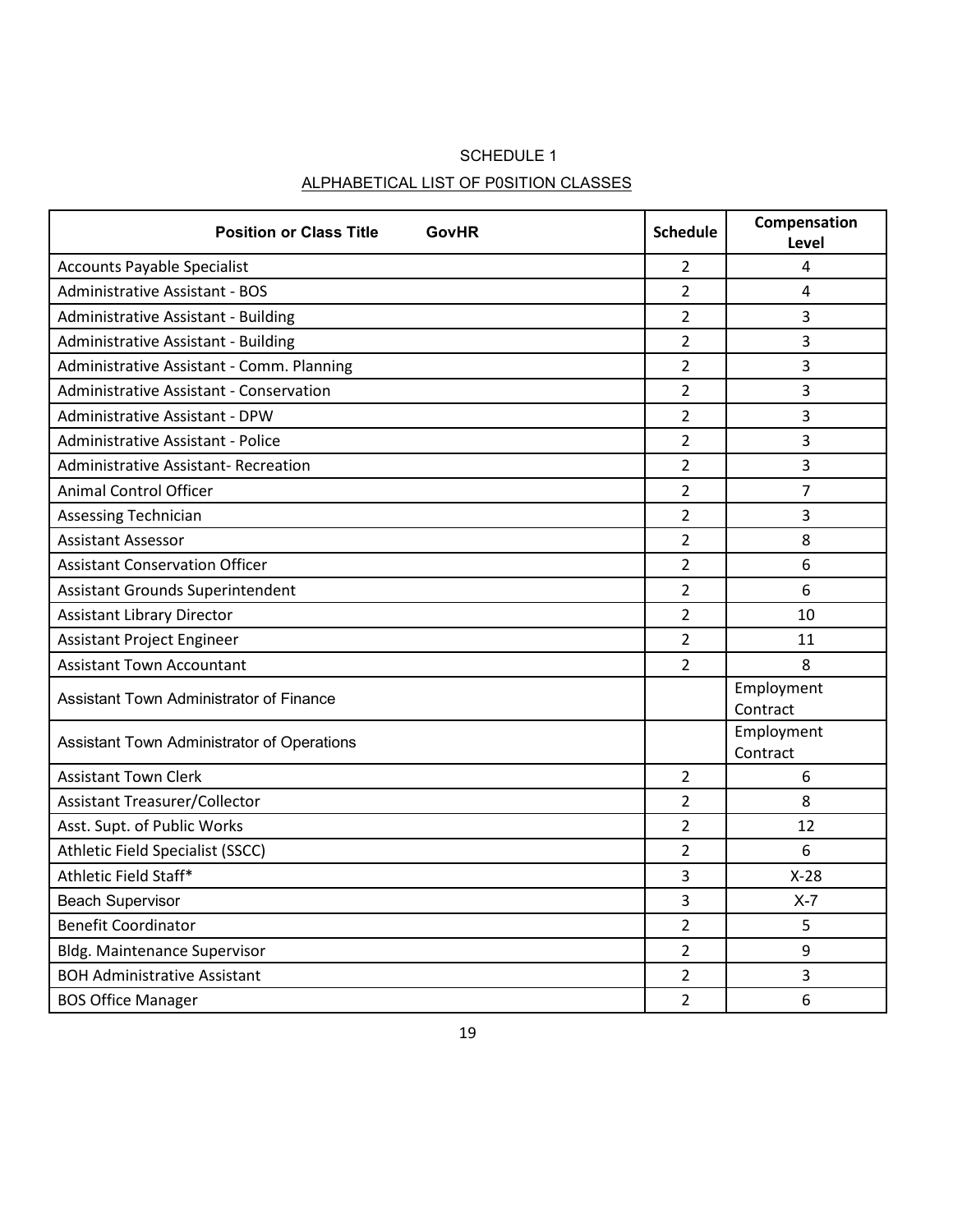| <b>BOS-Food Service Technician</b>                 | $\overline{2}$ | 3                      |
|----------------------------------------------------|----------------|------------------------|
| <b>Bowling Alley Manager</b>                       | $\overline{2}$ | 3                      |
| <b>Bowling Alley Mechanic</b>                      | $\overline{2}$ | 2                      |
| <b>Building Commissioner</b>                       | 2              | 11                     |
| <b>Building Maintenance Worker (FT)</b>            | $\overline{2}$ | 5                      |
| <b>Building Maintenance Worker (PT)</b>            | $\overline{2}$ | 1                      |
| <b>Business Administrator</b>                      | $\overline{2}$ | 6                      |
| Community Planning Director*                       | $\overline{2}$ | 12                     |
| <b>Conservation Officer</b>                        | $\overline{2}$ | 10                     |
| <b>Country Club Clerical</b>                       | 2              | 3                      |
| Data Quality Inspector                             | $\overline{2}$ | 3                      |
| Deputy Building Inspector                          | $\overline{2}$ | 6                      |
| Deputy Fire Chief - Administration                 |                | Employment             |
|                                                    |                | Contract               |
| Deputy Fire Chief - Operations                     |                | Employment<br>Contract |
|                                                    |                | Employment             |
| Deputy Police Chief                                |                | Contract               |
|                                                    |                |                        |
| Director of Assessing                              | $\overline{2}$ | 11                     |
| <b>Director of Elder Services</b>                  | $\overline{2}$ | 10                     |
|                                                    |                | Employment             |
| Director of Information Technology                 |                | Contract               |
| Director of Operations/ Golf Course Superintendent |                | Employment             |
|                                                    |                | Contract               |
| <b>Director of Recreation</b>                      | $\overline{2}$ | 12                     |
| <b>Director of Veterans Services</b>               | $\overline{2}$ | 9                      |
| <b>DPW Administrative Clerk</b>                    | 2              | 2                      |
| DPW Office Manager                                 | $\overline{2}$ | 5                      |
| <b>DPW Superintendent</b>                          | $\overline{2}$ | 13                     |
| Elder Services Admin. Assistant                    | 2              | 4                      |
| Elder Svcs. Customer Svc. Clerk                    | $\overline{2}$ | $\overline{2}$         |
| <b>Executive Health Officer</b>                    | $\overline{2}$ | 11                     |
| Fire Chief                                         |                | Employment             |
| Fire Office Manager                                | $\overline{2}$ | Contract<br>5          |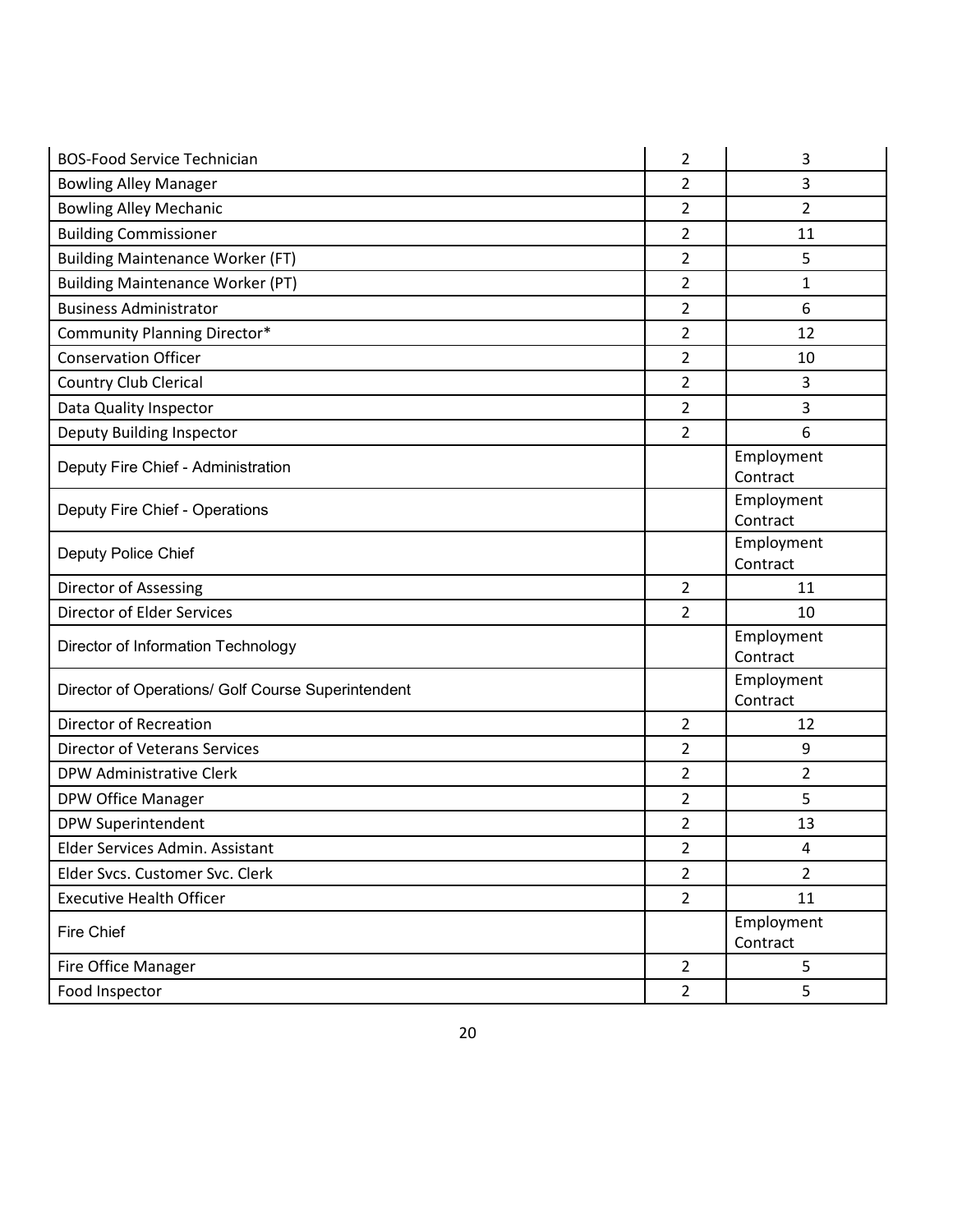| <b>GIS Coordinator</b>                    | 2              | 9                      |
|-------------------------------------------|----------------|------------------------|
| Golf Course Custodian                     | 3              | $X-22$                 |
| Golf Course Grounds Keeper                | 3              | $X-15$                 |
| Golf Course Grounds Keeper- Level 2       | 3              | $X-21$                 |
| Golf Course Pro Shop Staff                | 3              | $X-16$                 |
| Golf Course Range Attendant               | 3              | $X-18$                 |
| Golf Course Ranger/Starter                | 3              | $X-17$                 |
| <b>Golf Mechanic</b>                      | $\overline{2}$ | 5                      |
| <b>Grounds Superintendent</b>             | $\overline{2}$ | 9                      |
| Harbormaster                              | $\overline{2}$ | 10                     |
| <b>Harbormaster Clerk</b>                 | $\overline{2}$ | 3                      |
| <b>Head Assistant Harbormaster</b>        | $\overline{2}$ | 8                      |
| <b>Head Golf Professional</b>             | $\overline{2}$ | 7                      |
| Head Lifeguard (Bathing Beach)            | 3              | $X-4$                  |
| <b>Health Agent</b>                       | $\overline{2}$ | 7                      |
| <b>Historic Administrator</b>             | $\overline{2}$ | 8                      |
| Human Resource Director                   | $\overline{2}$ | 12                     |
| Inspector of Wires                        | $\overline{2}$ | 6                      |
| IT System Analyst                         | $\overline{2}$ | 9                      |
| Land Use and Development Coordinator      | $\overline{2}$ | 4                      |
| <b>Library Director</b>                   | $\overline{2}$ | 12                     |
| Lifeguard (Bathing Beach)                 | 3              | $X-3$                  |
| <b>Medical Dispatcher</b>                 | $\overline{2}$ | 2                      |
| <b>Medical Driver</b>                     | $\overline{2}$ | 1                      |
| Network Technician                        | 2              | 5                      |
| <b>Outreach Coordinator</b>               | $\overline{2}$ | 6                      |
| Park Ranger I & II (Bare Cove Park)(P.T.) | 3              | See Schedule           |
| Payroll Administrator                     | $\overline{2}$ | 4                      |
| Plumbing/Gas Inspector                    | $\overline{2}$ | 6                      |
| Police Chief                              |                | Employment<br>Contract |
| <b>Police Records Clerk</b>               | $\overline{2}$ | 3                      |
| Procurement and Contracts Mgr.            | $\overline{2}$ | 9                      |
| Program Supervisor                        | $\overline{2}$ | 8                      |
| Program Supervisor(2)                     | $\overline{2}$ | $\overline{7}$         |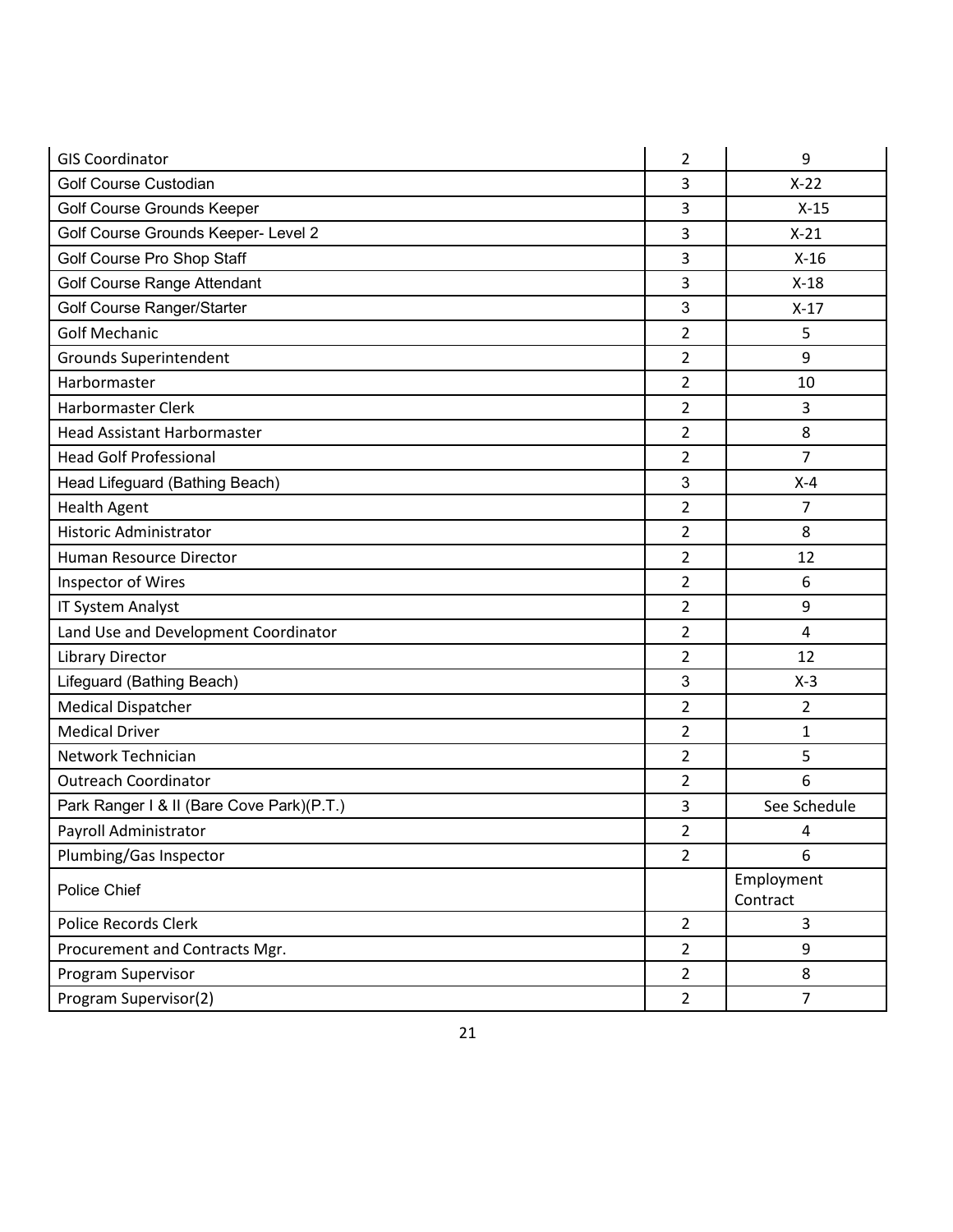| <b>Public Nurse</b>                      | 2              | 7                      |
|------------------------------------------|----------------|------------------------|
| Public Works Temporary Laborer           | 3              | $X-13$                 |
| <b>Recreation Assistant Pool Manager</b> | 3              | $X-26$                 |
| <b>Recreation Child Care Staff</b>       | 3              | $X-2$                  |
| <b>Recreation Counselor</b>              | 3              | $X-2$                  |
| <b>Recreation Fitness Room Attendant</b> | 3              | $X-2$                  |
| <b>Recreation Instructor</b>             | 3              | $X-8$                  |
| <b>Recreation Playground Specialist</b>  | 3              | $X-3$                  |
| Recreation Pool Lifeguard                | 3              | $X-24$                 |
| <b>Recreation Pool Manager</b>           | 3              | $X-27$                 |
| Recreation Pool Swim Instructor/Coach    | $\mathbf{3}$   | $X-25$                 |
| Recreation Program Assistant Supervisor  | 3              | $X-5$                  |
| <b>Recreation Summer Administrator</b>   | 3              | $X - 7$                |
| <b>Recreation Summer Specialist</b>      | $\mathbf{3}$   | $X-5$                  |
| <b>Research Clerk</b>                    | 2              | 2                      |
| Revenue Receipts Administrator           | 2              | 4                      |
| School Traffic Supervisor (P.T.)         | $\mathbf{3}$   | See Schedule           |
| Senior Clerk (Town Clerk Office)         | 2              | 3                      |
| Senior Planner/Zoning Admin.             | 2              | 10                     |
| Sewer Comm. Administrative Assistant     | 2              | 2                      |
| Shuttle Bus Driver (P.T.)                | 3              | $X-14$                 |
| Social Worker                            | $\overline{2}$ | 6                      |
| <b>Staff Accountant</b>                  | 2              | 5                      |
| Swap Shop Coordinator                    | 3              | $X - 4$                |
| <b>Tax Receipt Clerk</b>                 | 2              | 3                      |
| <b>Town Accountant</b>                   |                | Employment<br>Contract |
| <b>Town Clerk</b>                        | 2              | 10                     |
|                                          |                | Employment             |
| <b>Town Engineer</b>                     |                | Contract               |
| Town Engineer Admin. Assistant           | $\overline{2}$ | 5                      |
| <b>Transportation Coordinator</b>        | $\overline{2}$ | $\overline{2}$         |
| Treasurer/Collector                      | $\overline{2}$ | 11                     |
| Veterans' Benefits Administrator         | $\overline{2}$ | 5                      |
| Water Superintendent                     | $\overline{2}$ | 13                     |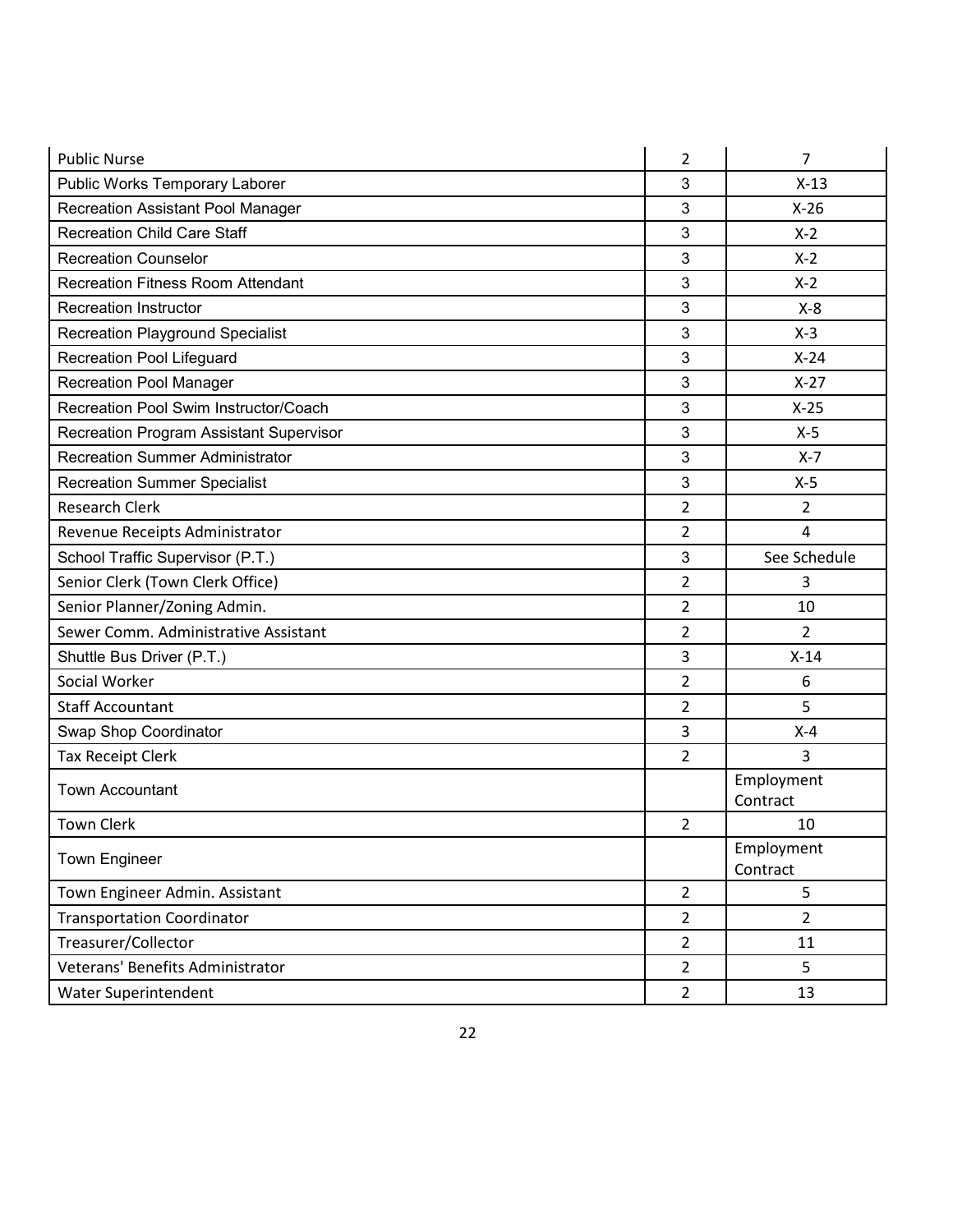\* *New position subject to final approval by Town Meeting*

## **FY2022 General Hourly & Annual Salary Schedule Administrative & Managerial Effective July 1, 2021 through June 30,**

|                | Hourly    |           |           |           |           |           |  |
|----------------|-----------|-----------|-----------|-----------|-----------|-----------|--|
|                |           | 2         | 3         | 4         | 5         | 6         |  |
|                | \$22.4487 | \$24.0201 | \$25.5914 | \$27.1628 | \$28.7342 | \$30.3056 |  |
| $\overline{2}$ | \$24.1326 | \$25.8217 | \$27.5109 | \$29.2002 | \$30.8893 | \$32.5785 |  |
| 3              | \$25.9425 | \$27.7584 | \$29.5744 | \$31.3903 | \$33.2062 | \$35.0222 |  |
| 4              | \$27.6964 | \$29.6351 | \$31.5739 | \$33.5126 | \$35.4513 | \$37.3901 |  |
| 5              | \$29.0812 | \$31.1168 | \$33.1524 | \$35.1882 | \$37.2238 | \$39.2595 |  |
| 6              | \$30.5354 | \$32.6728 | \$34.8103 | \$36.9478 | \$39.0852 | \$41.2227 |  |
|                | \$32.0619 | \$34.3063 | \$36.5507 | \$38.7951 | \$41.0395 | \$43.2839 |  |
| 8              | \$33.6654 | \$36.0218 | \$38.3783 | \$40.7347 | \$43.0912 | \$45.4477 |  |
| 9              | \$38.7749 | \$41.4891 | \$44.2034 | \$46.9177 | \$49.6319 | \$52.3461 |  |
| 10             | \$41.6833 | \$44.6010 | \$47.5188 | \$50.4366 | \$53.3543 | \$56.2720 |  |
| 11             | \$44.8092 | \$47.9458 | \$51.0825 | \$54.2191 | \$57.3557 | \$60.4923 |  |
| 12             | \$48.1701 | \$51.5419 | \$54.9137 | \$58.2857 | \$61.6575 | \$65.0293 |  |
| 13             | \$59.1827 | \$63.3256 | \$67.4683 | \$71.6111 | \$75.7540 | \$79.8967 |  |

|   | Weeklv   | 35 Hours Per Week |            |            |            |            |
|---|----------|-------------------|------------|------------|------------|------------|
|   |          |                   |            |            | ∽          | 6          |
|   | \$785.70 | \$840.70          | \$895.70   | \$950.70   | \$1,005.70 | \$1,060.70 |
|   | \$844.64 | \$903.76          | \$962.88   | \$1.022.01 | \$1,081.12 | \$1,140.25 |
| ◠ | \$907.99 | \$971.54          | \$1,035.10 | \$1,098.66 | \$1,162.22 | \$1,225.78 |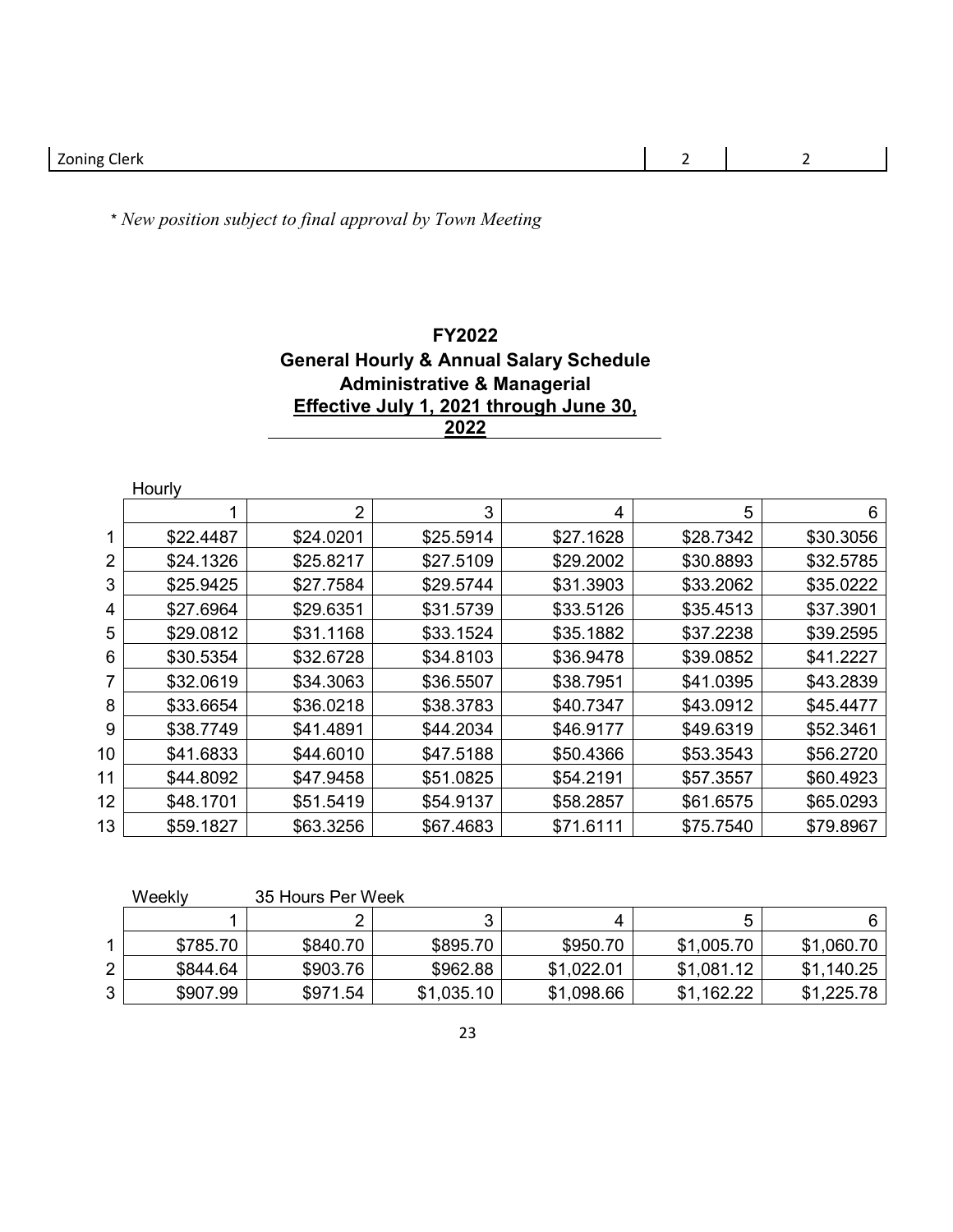| \$969.37   | \$1,037.23 | \$1,105.09 | \$1,172.94 | \$1,240.80 | \$1,308.65 |
|------------|------------|------------|------------|------------|------------|
| \$1,017.84 | \$1,089.09 | \$1,160.34 | \$1,231.59 | \$1,302.83 | \$1,374.08 |
| \$1,068.74 | \$1,143.55 | \$1,218.36 | \$1,293.17 | \$1,367.98 | \$1,442.79 |
| \$1,122.17 | \$1,200.72 | \$1,279.27 | \$1,357.83 | \$1,436.38 | \$1,514.94 |
| \$1,178.29 | \$1,260.76 | \$1,343.24 | \$1,425.72 | \$1,508.19 | \$1,590.67 |
| \$1,357.12 | \$1,452.12 | \$1,547.12 | \$1,642.12 | \$1,737.12 | \$1,832.11 |
| \$1,458.92 | \$1,561.04 | \$1,663.16 | \$1,765.28 | \$1,867.40 | \$1,969.52 |
| \$1,568.32 | \$1,678.10 | \$1,787.89 | \$1,897.67 | \$2,007.45 | \$2,117.23 |
| \$1,685.95 | \$1,803.97 | \$1,921.98 | \$2,040.00 | \$2,158.01 | \$2,276.02 |
| \$2,071.40 | \$2,216.40 | \$2,361.39 | \$2,506.39 | \$2,651.39 | \$2,796.38 |
|            |            |            |            |            |            |

|    | Annual       | @ 52 Weeks   |              |              |              |              |
|----|--------------|--------------|--------------|--------------|--------------|--------------|
|    |              | 2            | 3            | 4            | 5            | 6            |
|    | \$40,856.58  | \$43,716.55  | \$46,576.33  | \$49,436.30  | \$52,296.27  | \$55,156.24  |
| 2  | \$43,921.31  | \$46,995.51  | \$50,069.89  | \$53,144.28  | \$56,218.48  | \$59,292.86  |
| 3  | \$47,215.31  | \$50,520.26  | \$53,825.39  | \$57,130.34  | \$60,435.29  | \$63,740.42  |
| 4  | \$50,407.39  | \$53,935.85  | \$57,464.49  | \$60,992.95  | \$64,521.41  | \$68,050.05  |
| 5  | \$52,927.82  | \$56,632.64  | \$60,337.46  | \$64,042.46  | \$67,747.28  | \$71,452.28  |
| 6  | \$55,574.49  | \$59,464.58  | \$63,354.66  | \$67,244.93  | \$71,135.02  | \$75,025.29  |
|    | \$58,352.59  | \$62,437.42  | \$66,522.24  | \$70,607.06  | \$74,691.88  | \$78,776.71  |
| 8  | \$61,271.04  | \$65,559.69  | \$69,848.54  | \$74,137.19  | \$78,426.03  | \$82,714.87  |
| 9  | \$70,570.30  | \$75,510.18  | \$80,450.25  | \$85,390.13  | \$90,330.01  | \$95,269.89  |
| 10 | \$75,863.64  | \$81,173.87  | \$86,484.29  | \$91,794.52  | \$97,104.76  | \$102,414.99 |
| 11 | \$81,552.77  | \$87,261.38  | \$92,970.18  | \$98,678.80  | \$104,387.41 | \$110,096.03 |
| 12 | \$87,669.60  | \$93,806.31  | \$99,943.01  | \$106,079.89 | \$112,216.60 | \$118,353.30 |
| 13 | \$107,712.60 | \$115,252.55 | \$122,792.32 | \$130,332.27 | \$137,872.23 | \$145,412.00 |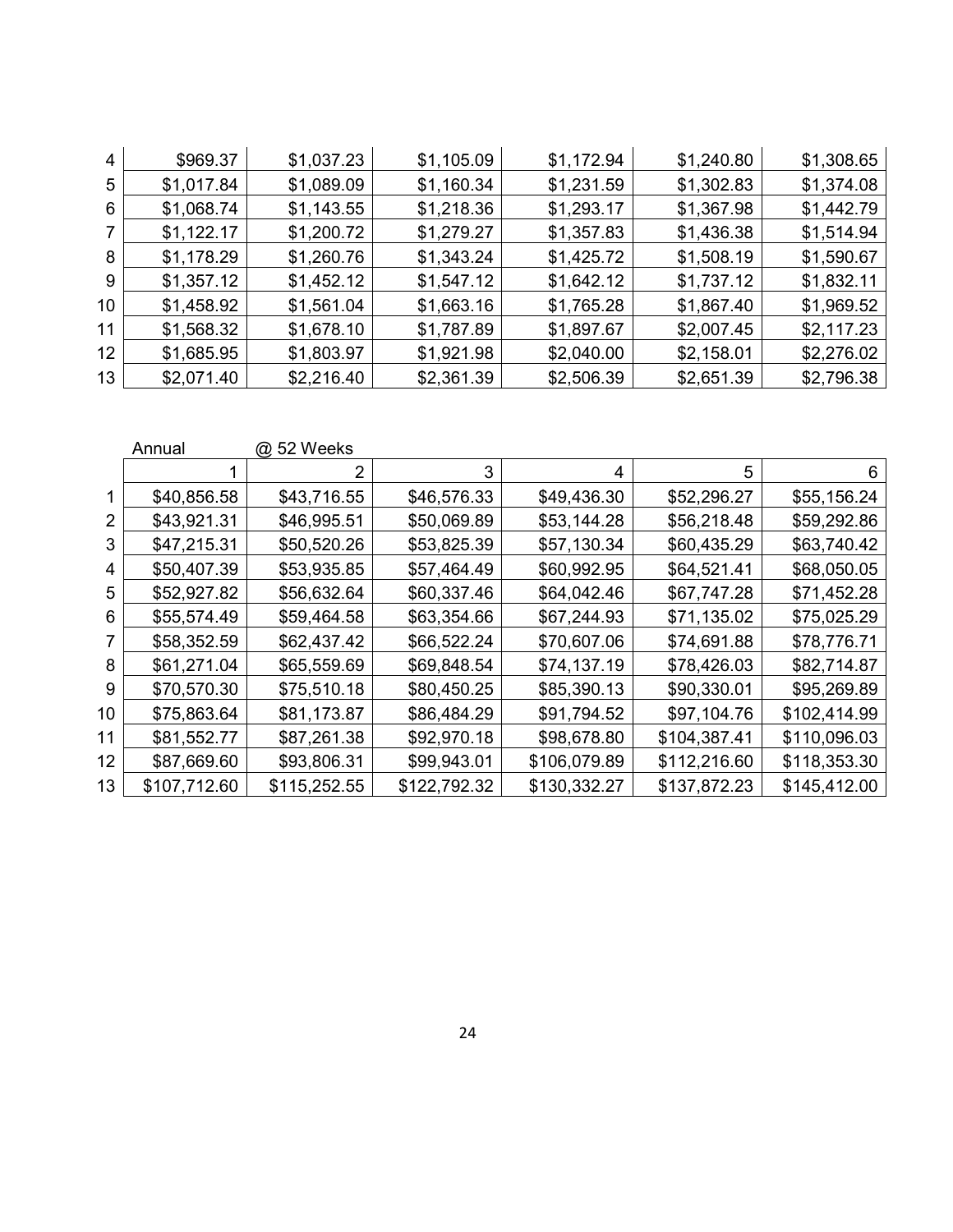## FY2022 TOWN OF HINGHAM MISCELLANEOUS COMPENSATION SCHEDULE FOR PART-TIME AND SEASONAL POSITIONS

Effective July 1 2021 through June 30, 2022

|                                  |         | First     | Second    | <b>Third</b> |
|----------------------------------|---------|-----------|-----------|--------------|
|                                  | Grade   | Year      | Year      | Year         |
| <b>Bathing Beach</b>             |         |           |           |              |
| <b>Beach Supervisor</b>          | $X - 7$ | \$22.7735 | \$23.6331 | \$24.6731    |
| <b>Head Lifeguard</b>            | $X-4$   | \$15.7271 | \$16.4593 | \$17.2234    |
| Lifeguard                        | $X-3$   | \$14.6341 | \$15.3557 | \$16.1410    |
|                                  |         |           |           |              |
|                                  |         | First     | Second    | <b>Third</b> |
|                                  | Grade   | Year      | Year      | Year         |
| Recreation                       |         |           |           |              |
| <b>Summer Administrator</b>      | $X - 7$ | \$20.5238 | \$21.7654 | \$23.0176    |
| Program Asst. Supervisor         | $X-5$   | \$17.7540 | \$18.5287 | \$19.3989    |
| <b>Summer Specialist</b>         | $X-5$   | \$17.7540 | \$18.5287 | \$19.3989    |
| <b>Child Care Staff</b>          | $X-2$   | \$13.5000 | \$13.7700 | \$14.0454    |
| <b>Fitness Room Staff</b>        | $X-2$   | \$13.5000 | \$13.7700 | \$14.0454    |
| <b>Playground Specialist</b>     | $X-3$   | \$13.5000 | \$13.9860 | \$14.7552    |
| Counselor                        | $X-2$   | \$13.5000 | \$13.7700 | \$14.0454    |
| <b>Recreation (Per Session)</b>  |         |           |           |              |
| <b>Recreation Instructor</b>     | $X-8$   | \$35.8476 |           |              |
|                                  | $X-8$   | \$47.8074 |           |              |
|                                  |         |           |           |              |
|                                  |         |           |           |              |
|                                  |         | First     | Second    | <b>Third</b> |
|                                  | Grade   | Year      | Year      | Year         |
| <b>Recreation/Pool Personnel</b> |         |           |           |              |
| Lifeguard                        | $X-24$  | \$13.5000 | \$14.6340 | \$14.8681    |

Swim Instructor **X-25** \$13.9124 \$14.2431 \$14.6072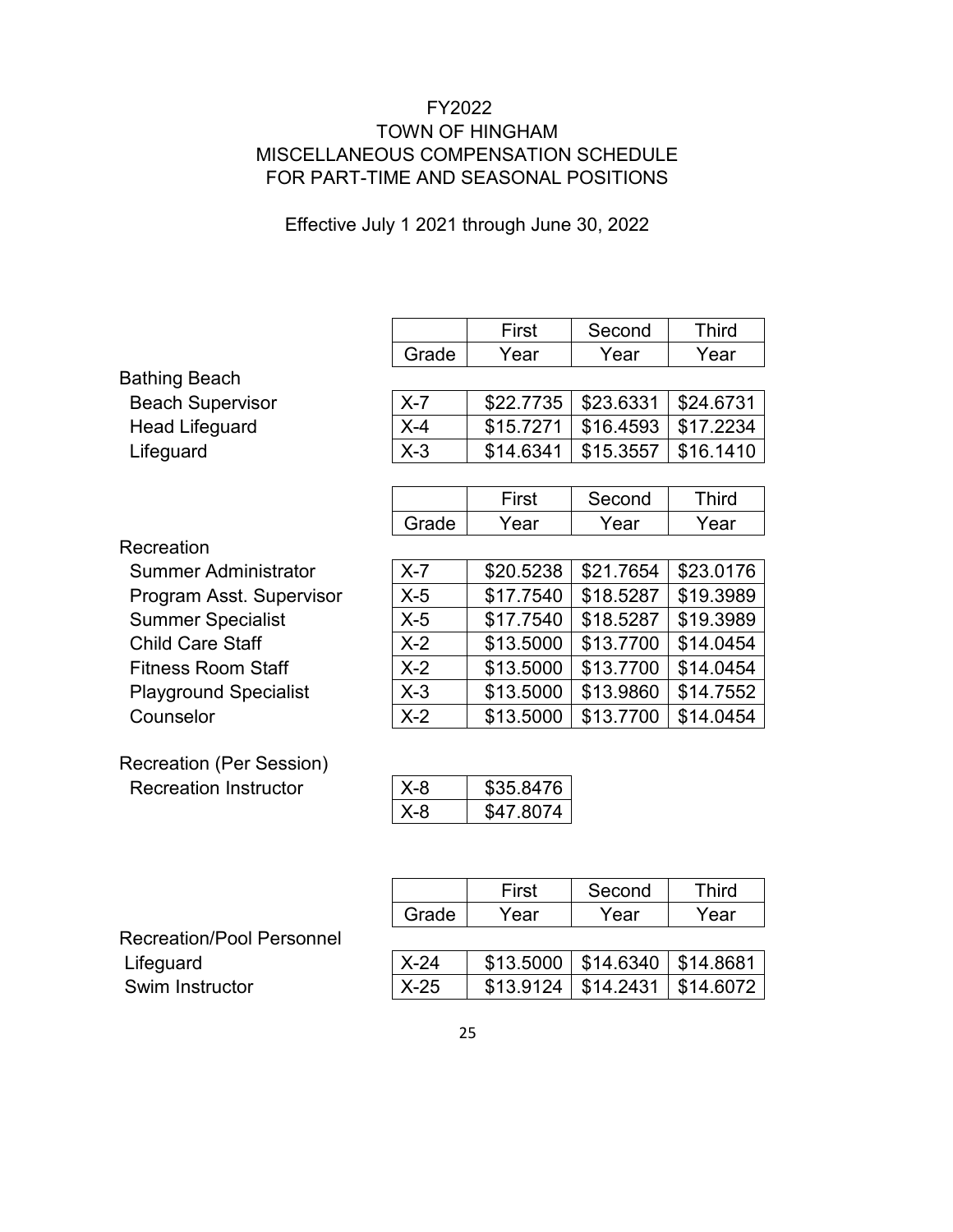| <b>Assistant Pool Manager</b>      | $X-26$ | \$14.3263 | \$15.2496 | \$15.9500    |           |
|------------------------------------|--------|-----------|-----------|--------------|-----------|
| Pool Manager                       | $X-27$ | \$17.3189 | \$18.1891 | \$19.0911    |           |
|                                    |        |           |           |              |           |
|                                    |        | First     | Second    | <b>Third</b> |           |
|                                    | Grade  | Year      | Year      | Year         |           |
| <b>Recreation/Athletics Fields</b> |        |           |           |              |           |
| <b>Athletic Field Staff</b>        | $X-28$ | \$18.00   | \$19.50   | \$21.00      |           |
|                                    |        |           |           |              |           |
|                                    |        | First     | Second    | <b>Third</b> |           |
|                                    | Grade  | Year      | Year      | Year         |           |
| Harbor and Shellfish (Hourly)      |        |           |           |              |           |
| <b>Head Asst. Harbormaster</b>     | $X-23$ | \$20.80   | \$21.96   | \$23.11      |           |
| Asst. Harbormaster                 | $X-10$ | \$17.0324 | \$17.95   | \$19.27      |           |
| <b>Asst. Shellfish Constable</b>   | $X-9$  | \$15.55   | \$0.00    | \$0.00       |           |
|                                    |        |           |           |              |           |
|                                    |        |           |           |              |           |
| <b>Highway Recreation</b>          | Grade  |           |           |              |           |
| <b>Temporary Laborers</b>          | $X-13$ | \$14.4537 |           |              |           |
|                                    |        |           |           |              |           |
|                                    |        | First     | Second    | <b>Third</b> | Fourth    |
| South Shore Country Club           | Grade  | Year      | Year      | Year         | Year      |
|                                    |        |           |           |              |           |
| <b>Grounds Keeper</b>              | $X-15$ | \$13.50   | \$13.77   | \$14.05      | \$14.33   |
| Grounds Keeper - Level 2           | $X-21$ | \$13.9128 | \$14.3024 | \$14.6528    | \$15.0147 |
| Pro Shop Staff                     | $X-16$ | \$13.5000 | \$13.7700 | \$14.0454    | \$14.3263 |
| Ranger/Starter                     | $X-17$ | \$13.5000 | \$13.7700 | \$14.0454    | \$14.3263 |
|                                    |        |           |           |              |           |
| Custodian                          | X22    | \$13.5000 | \$13.7700 | \$14.0454    | \$14.3263 |

Ranger/Car Attendant X-18 \$13.5000

 2nd Assist. GC 2nd Assist. GC<br>Superintendent X-20 \$17.9261<br>Golf Teaching Assistant X-20 \$17.5828 Golf Teaching Assistant